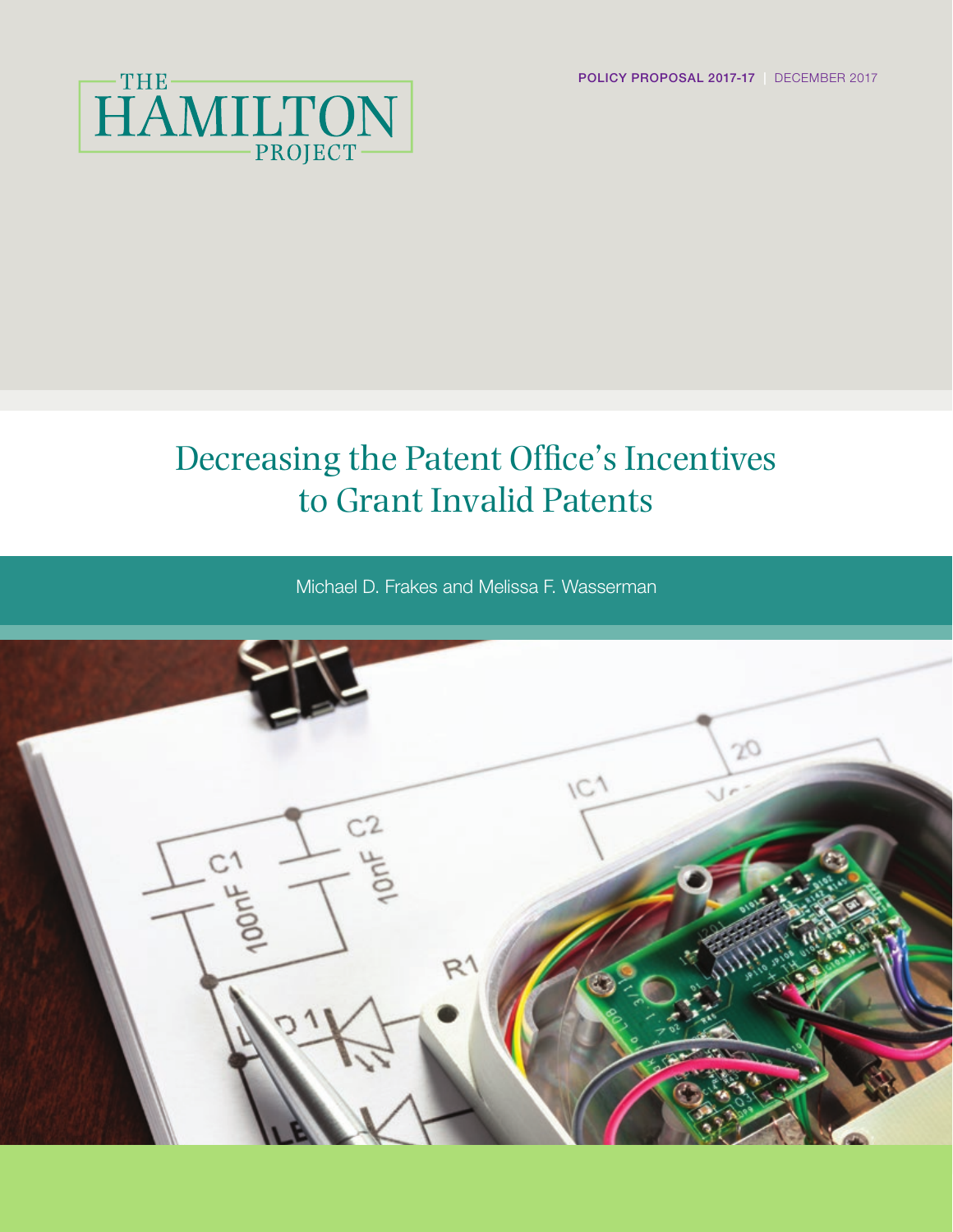#### MISSION STATEMENT

The Hamilton Project seeks to advance America's promise of opportunity, prosperity, and growth.

We believe that today's increasingly competitive global economy demands public policy ideas commensurate with the challenges of the 21st Century. The Project's economic strategy reflects a judgment that long-term prosperity is best achieved by fostering economic growth and broad participation in that growth, by enhancing individual economic security, and by embracing a role for effective government in making needed public investments.

Our strategy calls for combining public investment, a secure social safety net, and fiscal discipline. In that framework, the Project puts forward innovative proposals from leading economic thinkers — based on credible evidence and experience, not ideology or doctrine — to introduce new and effective policy options into the national debate.

The Project is named after Alexander Hamilton, the nation's first Treasury Secretary, who laid the foundation for the modern American economy. Hamilton stood for sound fiscal policy, believed that broad-based opportunity for advancement would drive American economic growth, and recognized that "prudent aids and encouragements on the part of government" are necessary to enhance and guide market forces. The guiding principles of the Project remain consistent with these views.

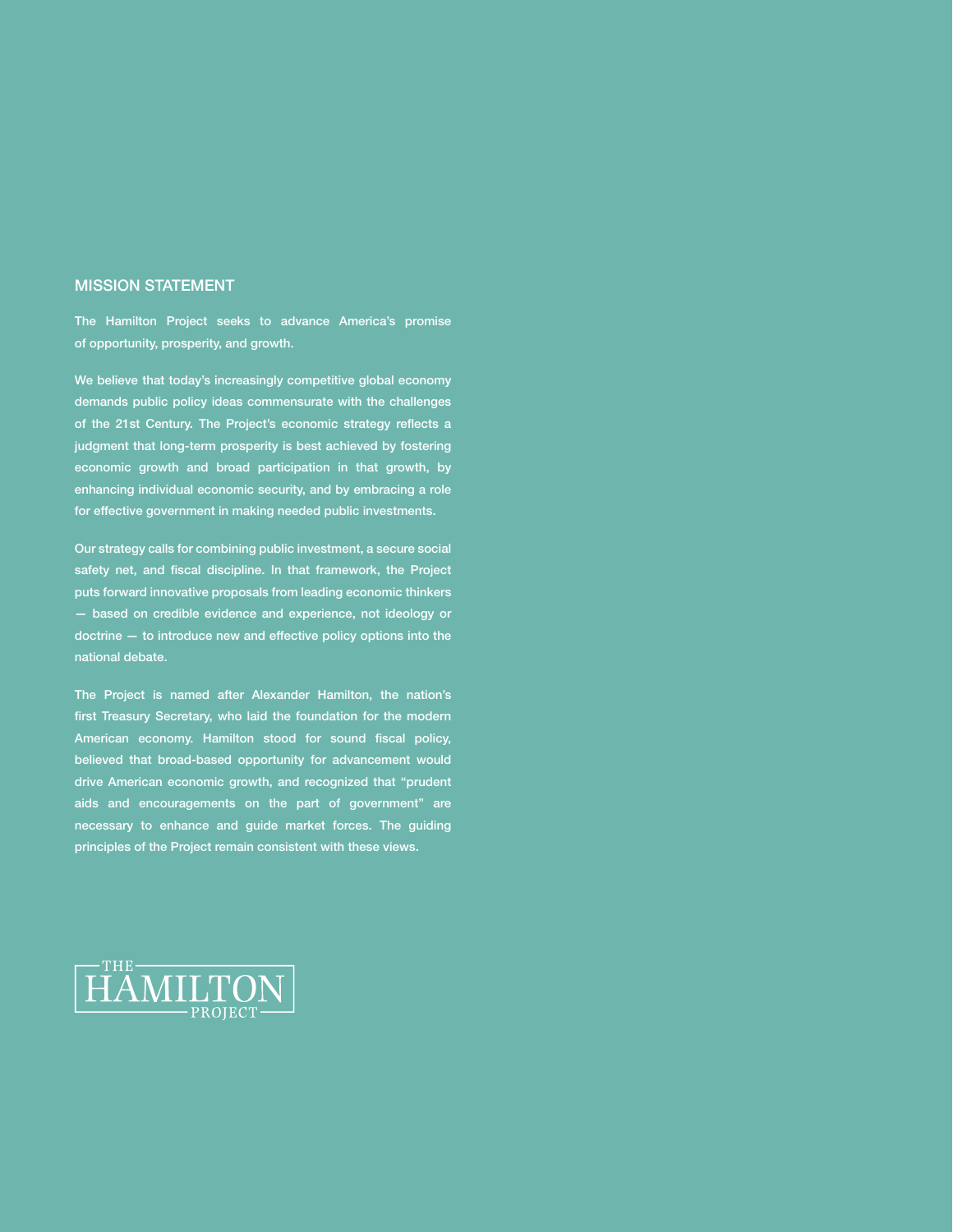

# Decreasing the Patent Office's Incentives to Grant Invalid Patents

Michael D. Frakes *Duke University School of Law and National Bureau of Economic Research*

> Melissa F. Wasserman *University of Texas School of Law*

### DECEMBER 2017

This policy proposal is a proposal from the author(s). As emphasized in The Hamilton Project's original strategy paper, the Project was designed in part to provide a forum for leading thinkers across the nation to put forward innovative and potentially important economic policy ideas that share the Project's broad goals of promoting economic growth, broad-based participation in growth, and economic security. The author(s) are invited to express their own ideas in policy papers, whether or not the Project's staff or advisory council agrees with the specific proposals. This policy paper is offered in that spirit.

## **BROOKINGS**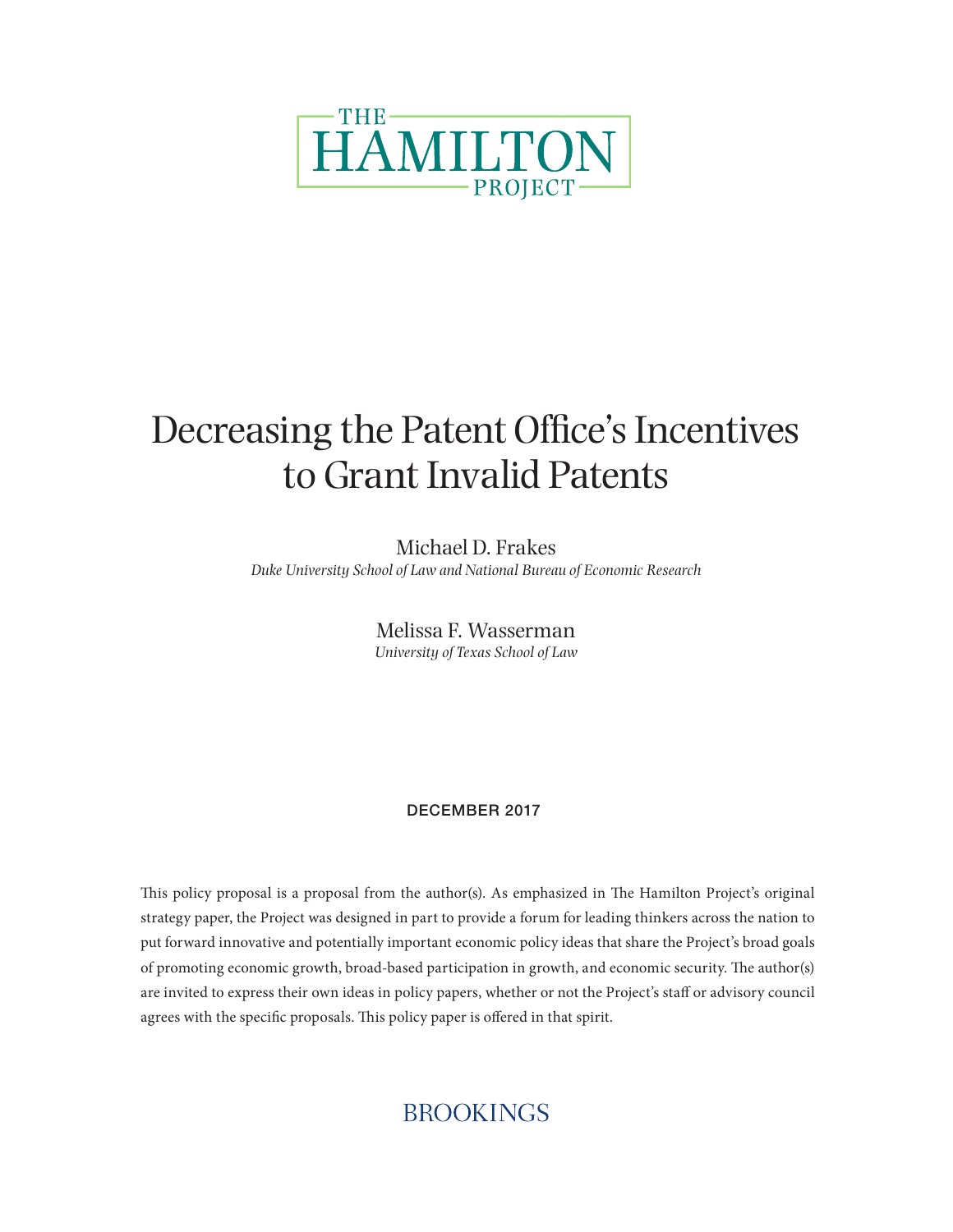## Abstract

There is general agreement that the U.S. Patent and Trademark Office (Patent Office or Agency) is issuing too many invalid patents that are unnecessarily reducing consumer welfare, stunting productive research, and discouraging innovation. Concerns regarding the Agency's over-granting tendencies have recently spurred the Supreme Court to take a renewed interest in patent law and have driven Congress to enact the first major patent reform act in more than 60 years. However, patent policy reforms have been overly reliant on anecdotes and hunches. Until recently, there has been little to no compelling empirical evidence that any feature of the patent application system causes the Patent Office to allow the granting of invalid patents.

New empirical studies of the administrative process for granting patents provide a basis for policy reform. Based on these studies, we propose three changes to the patent system that would reduce the issuance of patents of questionable validity: (1) restructuring the Patent Office's fee schedule to minimize the risk that fee collections will be insufficient to cover its operational costs, while also diminishing its financial incentive to grant patents when collections are insufficient; (2) limiting the number of repeat applications that applicants can file for the same invention; and (3) increasing the time examiners spend reviewing patent applications.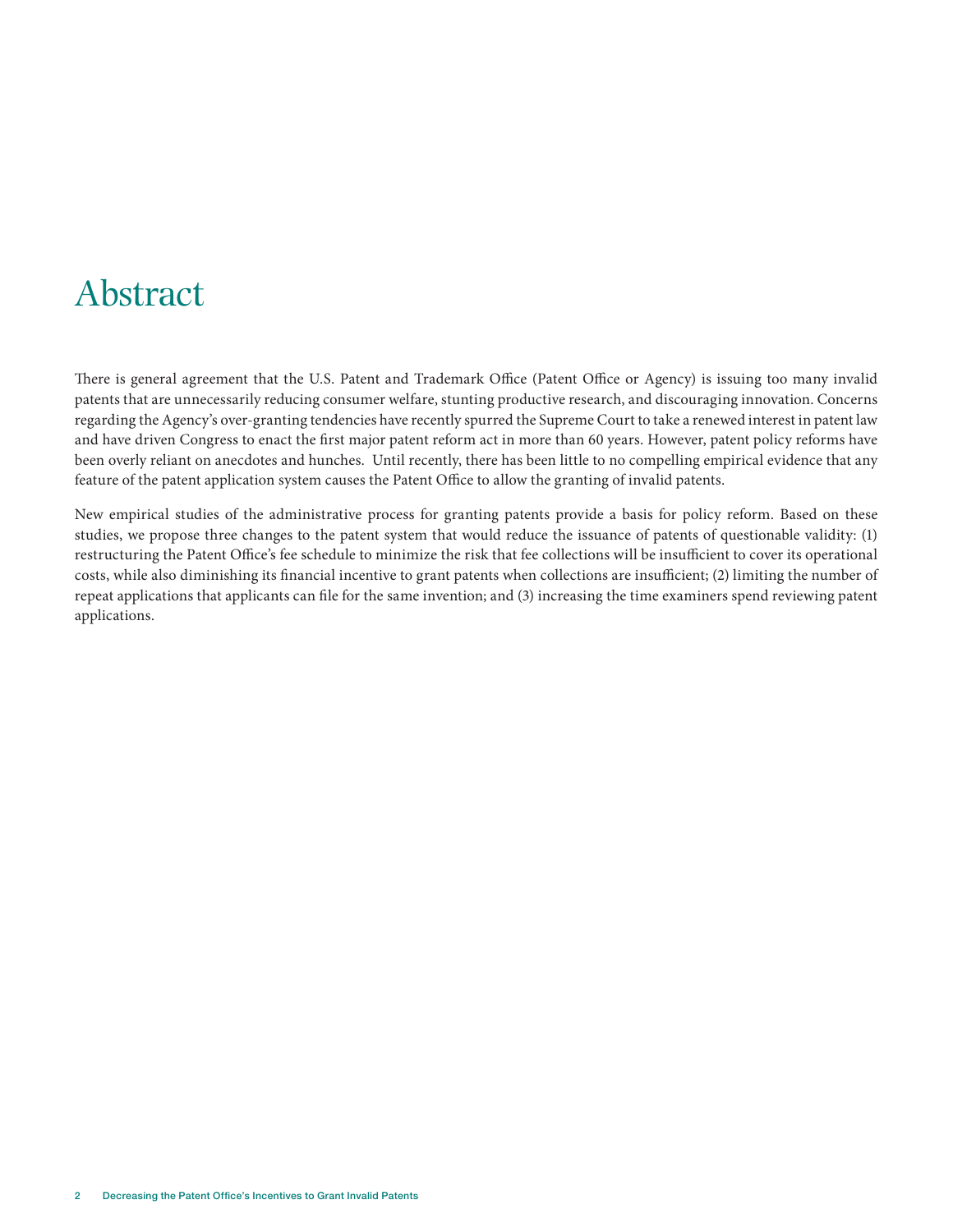# Table of Contents

| <b>ABSTRACT</b>                          | $\overline{2}$ |
|------------------------------------------|----------------|
| <b>CHAPTER 1. INTRODUCTION</b>           | 5              |
| <b>CHAPTER 2. THE CHALLENGE</b>          | 7              |
| <b>CHAPTER 3. THE PROPOSAL</b>           | 13             |
| <b>CHAPTER 4. QUESTIONS AND CONCERNS</b> | 16             |
| <b>CHAPTER 5. CONCLUSION</b>             | 17             |
| <b>AUTHORS AND ACKNOWLEDGMENTS</b>       | 18             |
| <b>ENDNOTES</b>                          | 19             |
| <b>REFERENCES</b>                        | 20             |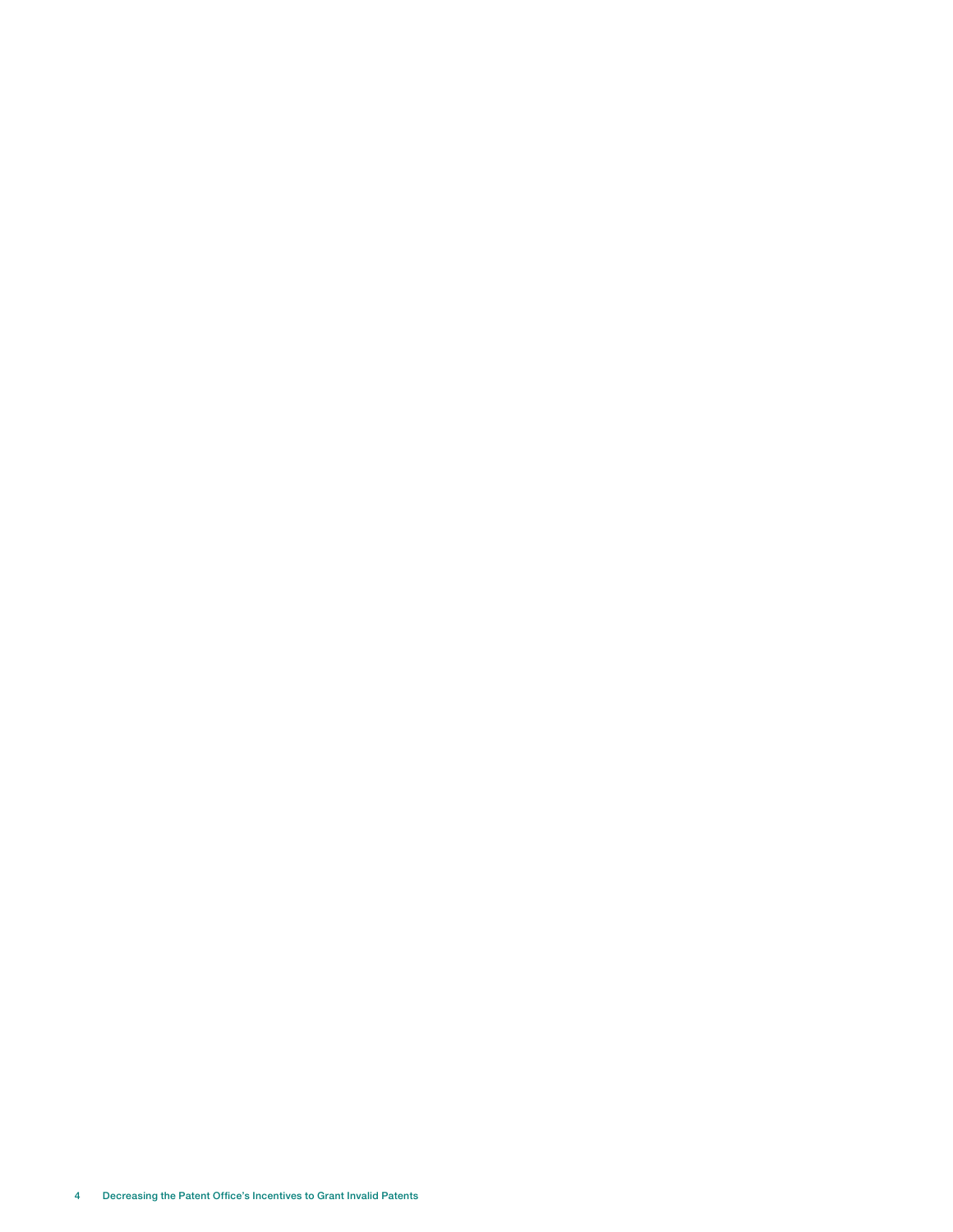The U.S. Patent and Trademark Office's (Patent Office or Agency) primary task is to review inventions to determine whether they merit the grant of a patent. The Agency seeks to provide both timely and high-quality review or Agency) primary task is to review inventions to determine whether they merit the grant of a patent. The Agency seeks to provide both timely and high-quality review of patent applications. Given that patents play a critical role in promoting innovative activity and shaping the direction of technological growth, the Patent Office performs important social and economic functions (Moser 2004). However, it is becoming increasingly difficult for the Agency to accomplish its mission. The Patent Office, which processes more than 500,000 patent applications a year, routinely faces budgetary shortfalls, high patent examiner turnover, and a crushing backlog of patent applications. Given this challenging environment, it is not surprising that the patent examination process generates some degree of error, including errors that result in a large number of invalid patents being issued.<sup>1</sup>

Indeed, invalid patents are unnecessarily reducing consumer welfare, stunting productive research, and discouraging innovation. These concerns have been the subject of multiple reports by the National Academies and the Federal Trade Commission (Federal Trade Commission 2003; National Research Council 2004, 2006). Policy makers are also responding: the Supreme Court has taken a renewed interest in patent law, while Congress has enacted the first major patent reform act in nearly 60 years, the America Invents Act of 2011.

Despite the general agreement that the Patent Office is granting too many invalid patents, until recently the policy discussion has not been informed by compelling empirical evidence regarding particular Agency features that bias it toward granting patents. Rather, the patent reform discussion has been driven by inadequate data and anecdotes of a few infamously issued patents. Without sound guidance as to which features of the patent process might actually be leading to the granting of invalid patents, policy makers are left trying to fix the patent system without understanding the root causes of the system's shortcomings.

We hope that this is about to change. Recent research employs a range of empirical techniques to show a causal connection between certain features of the Agency and its granting practices. Our proposal draws heavily on these recent empirical analyses to recommend three changes designed to

eliminate structural features of the patent system that bias the Patent Office toward granting patents of questionable validity.

First, we propose restructuring the Patent Office's fee schedule to minimize the risk that its revenues will be insufficient to cover its operational costs and to diminish its financial incentive to grant more patents when revenues fall short. The overwhelming majority of Patent Office costs are attributed to reviewing and examining applications. To help cover these expenses, the Agency charges examination fees to applicants. These fees fail to cover even half of the Agency's examination costs, however. To make up for this deficiency, the Agency relies heavily on two additional fees that are collected *only in the event that a patent is granted*: (1) issuance fees, paid at the time a patent is granted; and (2) renewal fees, paid periodically over the lifetime of an issued patent as a condition of the patent remaining enforceable. Combined with examination fees, these fees account for nearly all of the Patent Office's revenue.

One immediate concern with this back-ended fee schedule is that it creates a risk that the Agency's fee income will fail to cover its examination expenses. Unexpected dips in renewal fee income, unanticipated declines in the quality of applications (leading to declines in patent issuances), or unforeseen increases in patent applications (leading to higher examination costs) can all result in a budgetary shortfall for the Agency.

An equally troubling concern with this back-ended fee schedule is that it gives the Agency a strong incentive to grant patents. This is particularly relevant when the Agency finds itself in a budgetary shortfall, because it can then increase its revenue and close the gap by granting more patents and thereby collecting more issuance fees, in addition to renewal fees in the future. This generates unnecessary costs for society to the extent that it involves granting some number of legally invalid patents. Research has validated these concerns, producing evidence that the Patent Office acts on this incentive to grant more patents during periods when it is financially strained (Frakes and Wasserman 2013).

Specifically, we propose that the Agency increase its examination fees to equal its examination costs while simultaneously abolishing issuance fees. With examination fees sufficient to meet the costs of reviewing applications, the financial risks facing the Patent Office would be significantly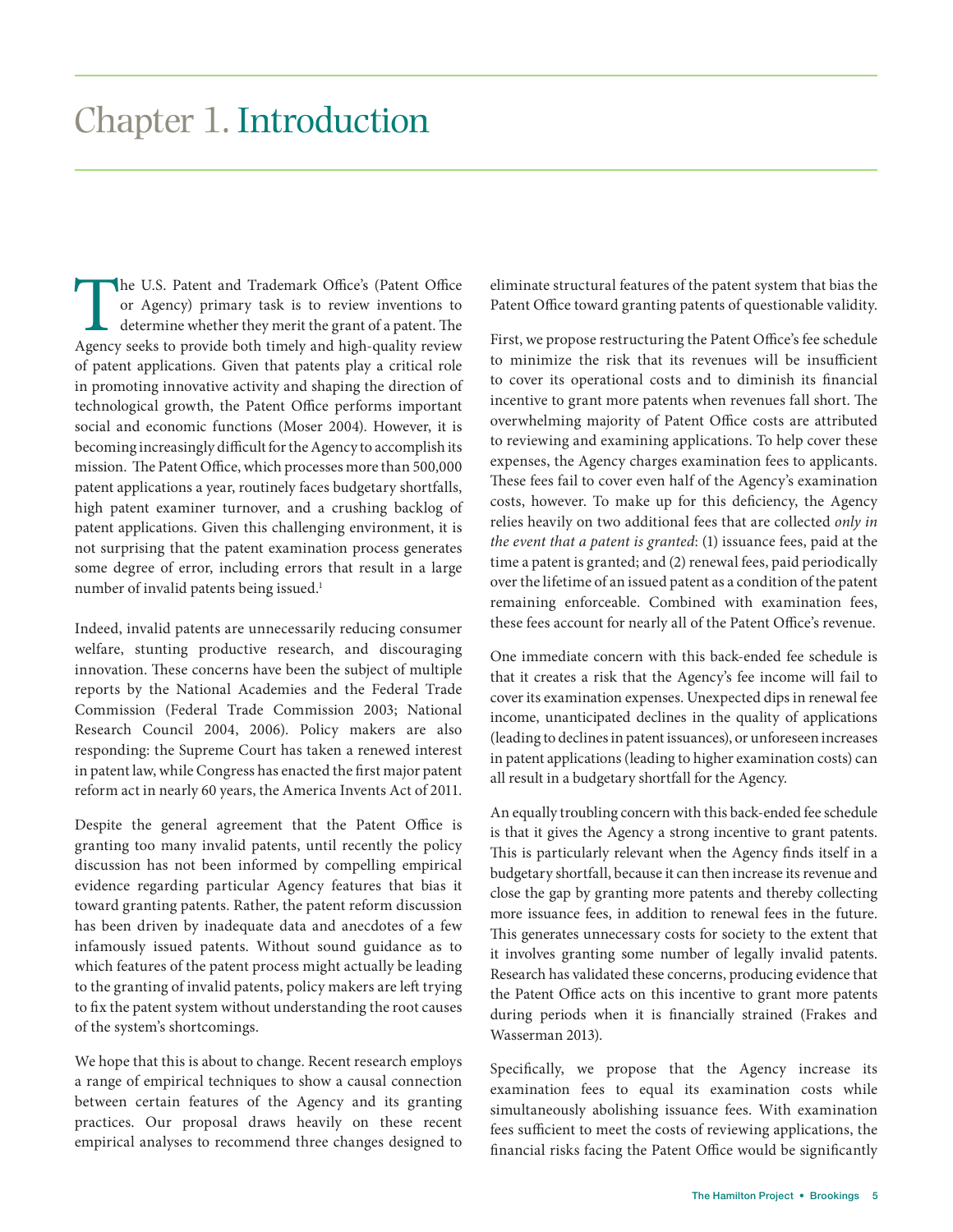reduced. And, because empirical evidence suggests that the Agency acts on the financial incentive to grant patents only when its fee income fails to cover its operational expenses, the Agency's bias toward granting patents should be extinguished (Frakes and Wasserman 2013). Nonetheless, if this is incorrect and even a financially healthy Patent Office might be inclined to issue additional patents to raise more funds, our proposed elimination of issuance fees would further limit the incentive to issue additional patents. Notably, we do not propose eliminating renewal fees; these fees perform a valuable social function of effectively shortening the lifetime of a patent, given that an invention whose patent renewal fees lapse becomes part of the public domain. We propose to decouple the renewal fee income from the Agency's funding process, however, reducing still further any incentive for it to grant invalid patents.

Our second proposal is that the Patent Office limit repeat applications. Unlike its counterparts in other countries, the U.S. Patent Office can never truly reject a patent application. Currently, rejected applicants can always choose to restart the application process by filing a repeat application. The consequences of this option can be overwhelming for the Patent Office, which has stated that repeat filings are "having a crippling effect on the Office's ability to examine . . . applications". Over 40 percent of the Agency's already cumbersome backlog of patent applications constitute repeat filings (U.S. Department of Commerce 2007, 46718).

The Patent Office does collect fees when repeat applications are filed, but these repeat filing fees are set at levels substantially below the costs that it incurs in reviewing repeat filings. If the Agency finds itself in a situation where its costs are outpacing its fee collections, repeat applications could compound its financial woes. With insufficient resources to process all the applications, the result will be growth in the backlog of applications awaiting review. Unfortunately, one effective strategy for combatting this application backlog is to grant more patents, even if this means issuing some invalid patents. Empirical evidence suggests that, in the face of mounting backlogs and financial pressures, the Patent Office is acting on this incentive and increasing its tendency to grant patents (Frakes and Wasserman 2015).

Our third proposal is to increase the amount of time allocated to patent examiners. Patent examiners spend, on average, only 19 hours reviewing an application (Frakes and Wasserman 2014). Because a patent application is legally presumed to

comply with the patentability requirements when filed, a patent must be granted if a patent examiner does not explicitly set forth reasons why an application fails to meet the requirements. Thus, if examiners are systematically not given enough time, they might be in a position where they are forced to grant patents that they might otherwise reject if they were given more time to conduct the necessary searches and reviews. Recent empirical evidence validates this concern and suggests that examiners are indeed given insufficient time to fully vet patent applications (Frakes and Wasserman 2017).

In addition, empirical analysis demonstrates that an individual examiner's grant rate rises dramatically as she experiences promotions that result in reductions in the time allocated for her to review each patent application. As patent examiners rise from pay grade GS-7 to GS-14 along the General Schedule (GS) Pay Scale—a progression whereby they see their examination times cut in half—their grant rates increase by as much as 13 to 29 percent. This pattern suggests that time allocations might, in fact, pose meaningful constraints on examiners. Because time constraints appear to be more binding for moreexperienced examiners, we propose that time allocations for these examiners in particular be increased.

Importantly, the Patent Office has the legal authority to adopt the majority of our proposals on its own. The Agency has fee-setting authority and could promulgate rules to implement some of our fee restructuring proposals; however, other proposals would require congressional action. It is also clearly within the Agency's scope of authority to set the time allocations of patent examiners.

We acknowledge that the features of the Patent Office that we address in this paper involve a broader range of considerations beyond its incentives to grant patents. For instance, the Agency's optimal fee schedule must balance the incentives it creates for its decision making against public welfare concerns and incentives it creates for patent applicants. Likewise, the time allocations given to patent examiners to review patent applications involve a trade-off between the Agency's examination capacity and patent quality (holding constant the size of its budget). That is, for a given amount of money, the longer the Patent Office allows examiners to spend on an application, the fewer patent applications it will be able to process. We are mindful of the complexity involved in these trade-offs and subsequently discuss them in more detail.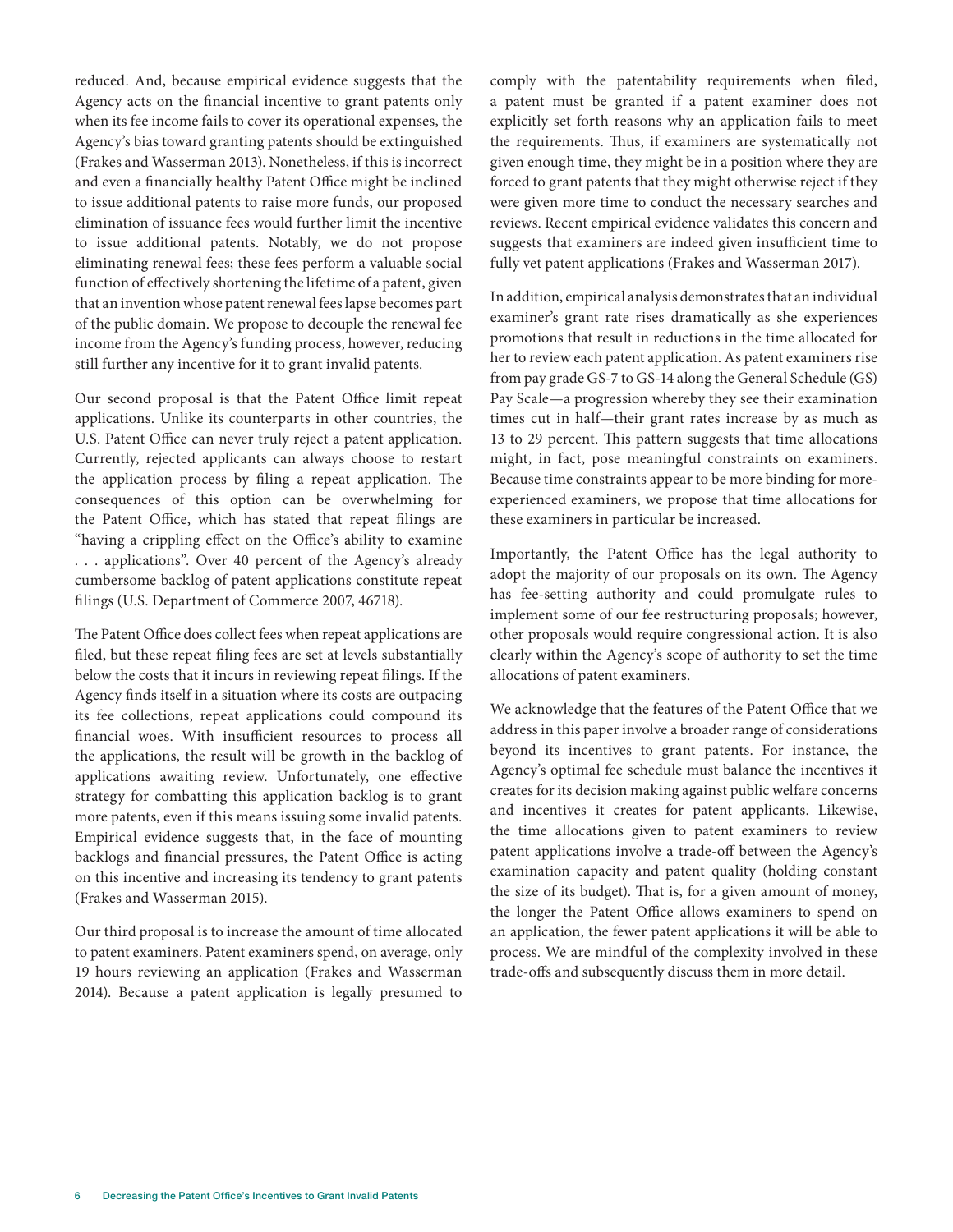There is general agreement that the Patent Office grants too many patents that are invalid and that unnecessarily impose costs on society (Federal Trade Commission 2003; National Research Council 2004; National Research Council 2006). Most importantly, invalid patents can result in higher prices and diminished use of the patented invention. Although patents encourage innovation by helping inventors to recoup their research and development expenses, this comes at a cost—consumers pay higher prices and have less access to the patented invention. Although society can accept such consequences for a properly issued patent, an invalid patent imposes these costs on society without providing the commensurate benefits from additional innovation because, by definition, an invalid patent is one issued for an existing technology or an obvious technological advancement. Invalid patents provide no innovative benefit to society because the public already possessed the patented inventions.

In addition to this harm, erroneously issued patents can stunt innovation and competition (Federal Trade Commission 2003; Galasso and Schankerman 2015). Competitors might forgo research and development in areas covered by improperly issued patents to minimize the risk of expensive and timeconsuming litigation. There is growing empirical evidence that invalid patents can increase so-called patent thickets—dense webs of overlapping patent rights—that in turn raise the cost of licensing and complicate business planning (Cockburn and MacGarvie 2009). Because a firm needs a license to all of the patents that cover its products, other firms can use questionable patents to opportunistically extract licensing fees. There is mounting evidence that nonpracticing entities—commonly known as patent trolls—use patents of questionable validity to assert frivolous lawsuits and extract licensing revenue from innovative firms (Cohen, Gurun, and Kominers 2014). Invalid patents can also undermine the business relations of market entrants because customers might be deterred from transacting with a company out of fear of a contributory patent infringement suit (Leslie 2006). Finally, erroneously issued patents can inhibit the ability of start-ups to obtain venture capital, especially if a dominant player in the market holds the patent in question (Federal Trade Commission 2003).

The quality of granted patents has become such an important and visible issue that both the judiciary and Congress have intervened. The Supreme Court has recently strengthened the doctrine of nonobviousness, making it easier for the Agency to reject invalid patents.<sup>2</sup> In 2011 Congress enacted the first major patent reform bill in more than six decades.3 In part, this act was aimed at increasing the quality of patent examination. Although major changes to the patent system are being driven by concerns regarding the quality of issued patents, they have generally not been informed by evidence about the causes of low-quality patents.

Recent research has provided some of the first reliable evidence bearing on the reasons behind the Patent Office's issuance of invalid patents. This section draws heavily on this research and outlines three features of the patent system that are contributing to the issuance of invalid patents.

#### THE PATENT OFFICE'S FEE SCHEDULE

The first of these features is the Patent Office's fee schedule, which gives rise to two major concerns. First, the structure of the Agency's fees creates a risk that its fee revenue will fail to cover its operational costs. Second, the Agency's fee schedule creates an incentive for examiners to grant rather than deny patents. To illustrate both of these concerns, a more detailed description of the Agency's budgetary process, fee levels, and operational costs is necessary.

Since 1991 the Patent Office has been funded through user fees. From 1991 to 2012 Congress was the sole arbiter of the Agency's fee levels. In 2013 the America Invents Act granted the Patent Office fee-setting authority with the restriction that the Agency's aggregate fee revenue not exceed its operational costs.4 The Patent Office, however, does not have the right to immediately spend its fee collections. Instead, the Agency must receive congressional approval through annual appropriations to use its fee revenue.

Prior to 2004 Congress routinely set the Agency's budget below both its estimated and actual fee collections. Since 2004 the Agency's spending authority has been capped at its projected revenue stream. When the Patent Office's fee collections fall below its appropriated budget, it will experience a budgetary shortfall because Congress does not provide it with the difference. In contrast, if the Patent Office's fee collections surpass its spending authority, the excess fees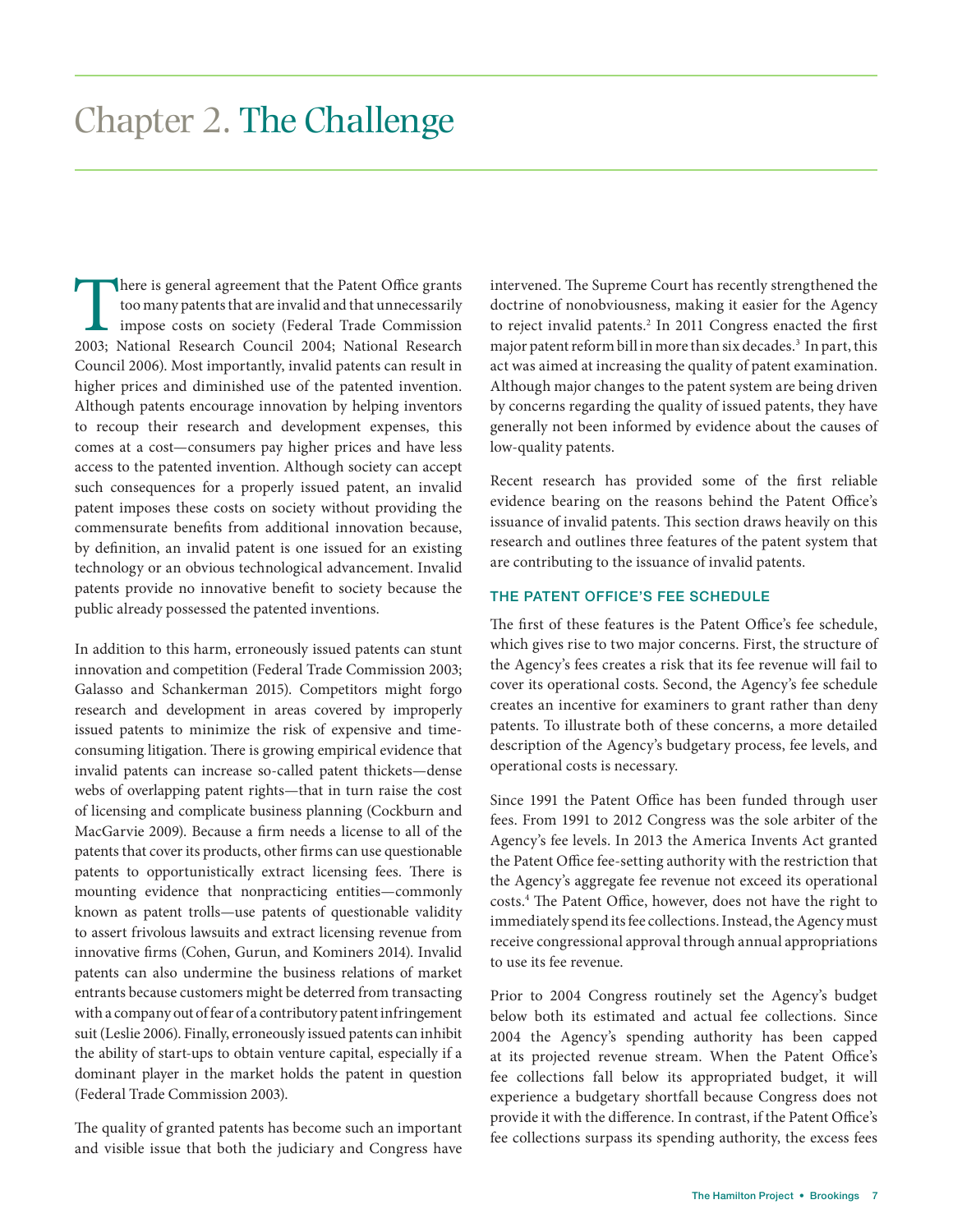are not immediately available to it. In the past, Congress used these excess fees to fund other government operations. This practice, known as fee diversion, first occurred in 1992 and appears to have peaked in the late 1990s to the early 2000s. In 2013 the America Invents Act severely limited the practice of fee diversion through the creation of the Patent and Trademark Fee Reserve Fund (PTFRF).<sup>5</sup> Excess fee collections are routed to the PTFRF, earmarked for use only by the Patent Office, and potentially available in the next appropriation cycle.

Roughly 85 percent of the Patent Office's patent operating budget is generated through three types of fees: (1) filing, search, and examination fees (collectively referred to as examination fees); (2) issuance fees; and (3) renewal fees (as shown in box 1). The applicant pays examination fees (which are nonrefundable if an application is denied) when filing the application, issuance fees when the Agency grants a patent application, and renewal fees periodically over the lifetime of an issued patent so the patent can remain enforceable.

## The vast majority of the Agency's revenues are generated by fees that it collects only if a patent is granted.

fees, small entities pay half of these amounts and microentities pay one-fourth of these amounts. Because the expenses associated with issuing and maintaining a patent are minimal, these post-allowance fees are almost exclusively used to fund other Agency activity, primarily examination expenses.

The back-ended fee structure of the Agency threatens its financial sustainability. Because the Patent Office is paying for patent examination using fees generated by post-allowance activities, revenues could fall out of step with examination demands. Any unexpected decline in the rate at which applicants pay renewal fees or in the quality of incoming applications (which helps determine how many patents are granted and the corresponding issuance fees paid) or any unexpected increases in the number of patent applications filed can have a negative effect on the Agency's ability to cover its operational costs with its fee revenue.

In addition to creating potential budgetary problems, the Patent Office's fee structure creates a clear incentive to grant

> patents. The vast majority of the Agency's revenues are generated by fees that it collects only if a patent is granted. A Patent Office that experiences a budgetary shortfall might grant additional patents in an effort to raise its fee revenue through additional issuance fees and future renewal fees. To be clear, we do not assume that the Patent Office systematically seeks to maximize revenues from fees. Rather, we posit that when the Patent Office is unable to cover its operational costs through the

Examination fees account for approximately 30 percent of the Patent Office's budget, but fail to cover its actual costs to examine applications. In fiscal year 2016 the Patent Office estimated that the average cost of examining a patent application was about \$4,200 (U.S. Patent and Trademark Office 2016). The examination fee that year was set at only \$1,600 for large for-profit corporations; at \$800 for individuals, small firms, nonprofit corporations, or other enterprises that qualify for small-entity status; and at \$400 for individuals, small firms, nonprofit corporations, or other enterprises that qualify for micro-entity status.<sup>6</sup>

As a result, the Patent Office is heavily dependent on issuance fees and renewal fees, which account for over 50 percent of the Patent Office's patent budget, to fund its operations. These postallowance fees (i.e., fees collected after the Patent Office gives notice of intent to allow a patent) are typically larger than the examination fees. In fiscal year 2016 the issuance fee was set at \$1,510, and the renewal fees due at three and a half, seven and a half, and eleven and a half years after patent issuance were \$1,600, \$3,600, and \$7,400, respectively.7 As with examination fees generated at its current patent grant rate, it might grant additional patents, even if this means issuing more invalid patents, in an effort to generate additional fee income.

Not every patent grant will generate the same revenue for the Patent Office, however. A financially strained Patent Office has the incentive to grant patents that yield the highest fees. While renewal fees do not vary across technology classifications, patent recipients elect to pay these fees at dramatically different rates across such classifications. A cash-strapped Patent Office therefore stands to gain more financially by granting patents in technologies that are likely to be renewed at a higher rate relative to those likely to be renewed at a lower rate. Moreover, smallentity status allows independent inventors, small businesses, and nonprofit organizations to pay 50 percent reduced patent fees; micro-entity status allows independent inventors, small businesses, and nonprofit organizations to pay 75 percent reduced patent fees. Thus, the Agency's fee structure creates an incentive not only to grant additional patents, but also to grant patents in technologies with historically high renewal rates as well as to large entities that pay the highest fees.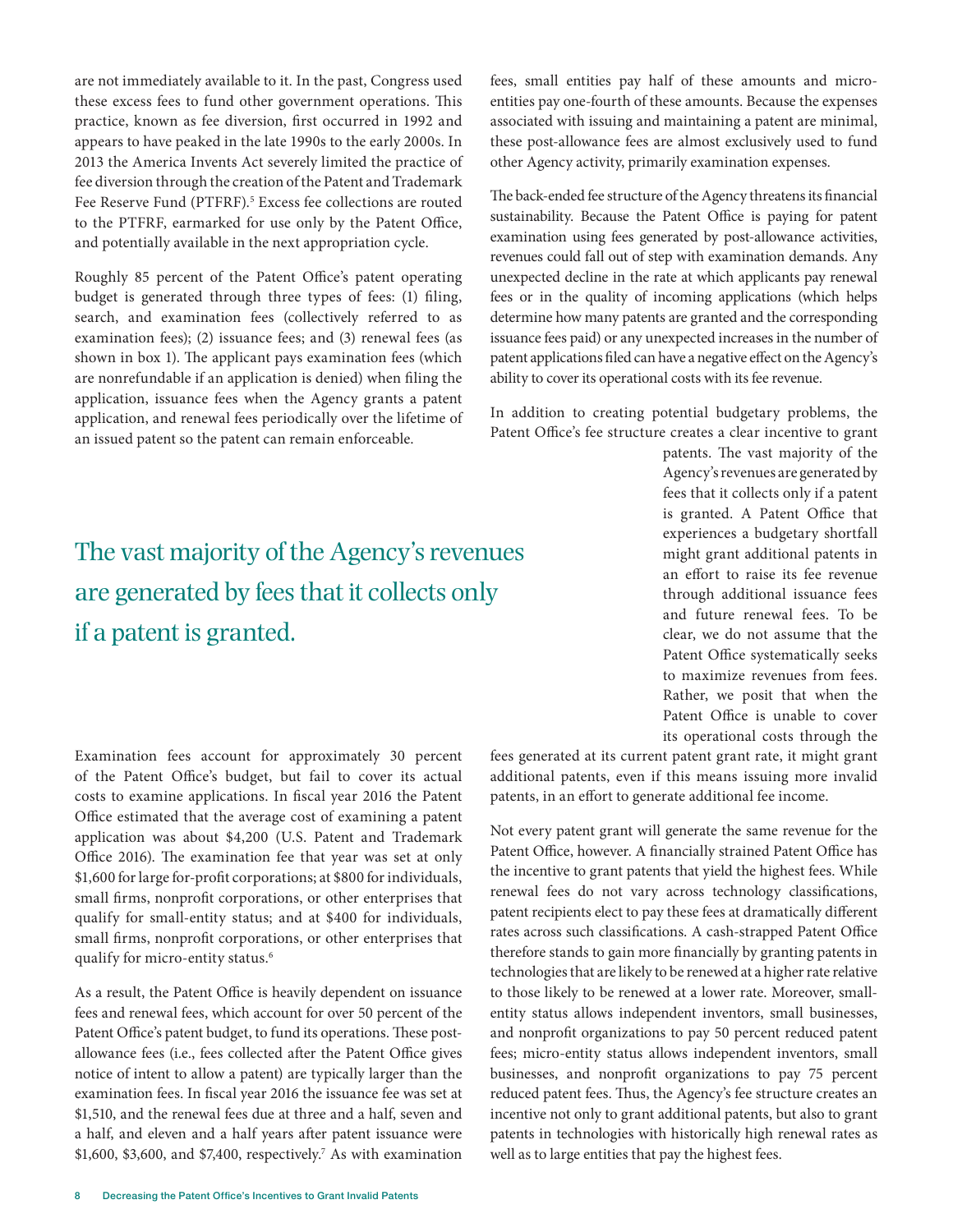#### BOX 1.

### Patent and Trademark Office Budget in Fiscal Year 2016

In fiscal year 2016 the Patent Office collected fees amounting to \$3.063 billion. Of this revenue, approximately \$2.86 billion were patent fees, with the remainder consisting of trademark fees. The Agency collected approximately \$880 million in patent examination fees, \$274 million in patent issuance fees, \$1,214 million in patent renewal fees, and \$700 million in other fees such as late payment fees, extra claim fees, etc. This revenue was approximately \$200 million less than the Patent Office was authorized to spend, however. To cover the shortfall, the Patent Office was able to draw on \$148.2 million from the PTFRF to partially offset the \$200 million budgetary shortfall. Although the PTFRF helps increase the financial stability of the Agency, it does not fully protect the Agency's financial health or address the incentive to grant patents when revenue falls short of expenses.

## BOX TABLE 1.

### Fiscal Year 2016 Patent Fee Schedule

| Fee Type             | <b>Fee Amount</b> |
|----------------------|-------------------|
| Examination          | \$1,600           |
| <b>Issuance</b>      | \$1,050           |
| Renewal (3.5 years)  | \$1,600           |
| Renewal (7.5 years)  | \$3,600           |
| Renewal (11.5 years) | \$7,400           |

Source: 37 C.F.R. §§ 1.16, 1.18, 1.20.

#### BOX FIGURE 1.

### Patent Revenues in Fiscal Year 2016, by Fee Type



Our prior research suggests that the Agency acts on its financial incentive to grant patents when it is facing financial turmoil (Frakes and Wasserman 2013). In that work, we used patent processing data for all 4,733,263 patent applications filed with the Patent Office over approximately 20 years, exploring whether the Patent Office granted patents at higher rates during budgetary shortfalls. Because grant rates might change over time for a number of reasons unrelated to the financial status of the Agency—for example, the quality of the underlying applications might change from year to year—we did not rely solely on a comparison of patent approval rates at different times.

Instead, we implemented a design that allowed us to accurately isolate the contribution of specific incentives related to the Agency's fee structure. We compared two groups: (1) patent

applicants in technologies that have historically exhibited higher renewal rates, and (2) applicants in technologies that have lower renewal rates. In an alternative approach, we compared applicants that did not qualify for fee reductions i.e., large-entity applicants—with applicants that did qualify for fee reductions-i.e., small-entity applicants.<sup>8</sup> Because the Patent Office would profit more from granting patents to the first group in each comparison set—either applicants in high renewal-rate technologies or large-entity applicants—it may be particularly inclined to raise its approval rate of these types of applications after experiencing a budgetary shortfall.

The advantage of this approach is that other factors that change over time and that impact grant rates, such as changing application quality, would be expected to affect both groups of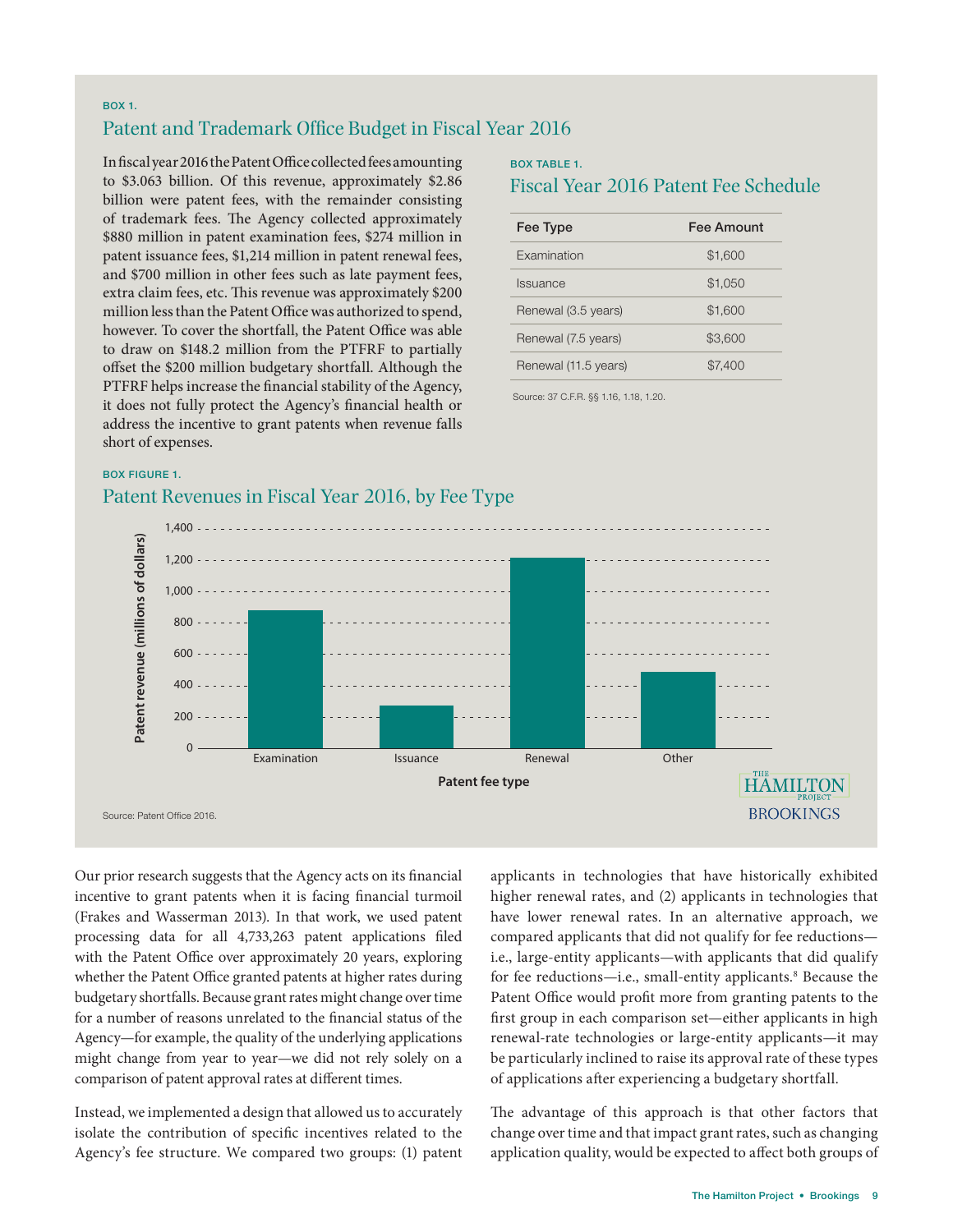applicants in the same way. By looking at how a Patent Office budgetary shortfall differentially affects the grant rates of the two groups, we are able to identify the impact of the Agency's financial incentives on its patent approval decisions.

As theory predicts, the Patent Office does indeed grant patents at notably higher rates to large entities and applicants from high renewal rate technologies when it finds itself in a position of insufficient fee revenue.<sup>9</sup> More broadly, the parameters of its fee schedule appear to affect the way in which the Patent Office applies the legal patentability requirements. This is concerning, given that the granting decision should be based solely on whether the application meets the legal patentability standards. If the fee structure were to encourage more patent grants overall (or more grants during times of budgetary shortfalls), the result could be the issuance of patents lacking legal validity, potentially leading to substantial social harms. Box 2 discusses potential mechanisms the Patent Office could use to adjust grant rates.

#### REPEAT APPLICATIONS

Having just addressed a particular feature of the Patent Office that likely creates an incentive to grant patents in order to generate more revenues, we now address a feature that might create an incentive to grant patents in order to reduce costs. In particular, we consider repeat applications filed after an initial application has been rejected. Because there is no limit on reapplication, the Patent Office can never definitively reject an application. The Agency can diminish the stream of repeat filings (and associated examination costs), however, by simply allowing more patents in the first place. To better illustrate this incentive, we offer a

detailed description of repeat filings as well as the Patent Office's examination infrastructure and operational costs.

The fact that rejected patent applicants can always restart the examination process by filing repeat applications is indeed an oddity of the U.S. patent system; other patent systems typically contain limits on such applications. Repeat applications in the United States generally fall into one of two categories: (1) continuation applications or (2) requests for continued examination. Although the two types of repeat application are different in some respects, they are both used to seek an additional chance for a patent grant.

Repeat filings have the potential to seriously undermine the examination system, and there is growing evidence that such harm is already occurring. Roughly 550,000 applications are currently awaiting substantive review by the Patent Office. Considering that about 40 percent of the applications filed in fiscal year 2016 are repeat applications (up from 11 percent in 1980), a substantial percentage of the Patent Office's backlog can be attributed to its inability to definitively reject applications.

Repeat filings do not necessarily have to wreak havoc on the examination system. The Patent Office has been effectively fully user-fee funded since 1991; applicants pay an examination fee for every application filed, whether initial or repeat. If the Patent Office collected enough in examination fees to fully cover the cost of reviewing an application, any uptick in application rates could in principle be addressed by expanding the Agency's examination capacity using the collected application fees. Examination fees currently cover less than half of the costs

#### BOX 2.

### Mechanisms the Patent Office Could Use to Adjust Grant Rates

We believe there are at least two different mechanisms, which are not necessarily mutually exclusive, by which the Patent Office could encourage the issuance of certain patent types over others. The first is a top-down channel, wherein highlevel officials instruct examiners to preferentially grant patents of certain types, such as patents in high-continuationrate technologies. The Patent Office's ability to extend such categorical or technology-specific instructions is facilitated by its organizational structure, which is itself largely based on technological divisions. If the mechanism the Patent Office is using to adjust its granting tendencies is indeed a top-down channel, one might suspect that the elevated grant rate of an affected technology group (known as an Art Unit) would be distributed across all patent examiners within that group.10 That is, both senior examiners and junior examiners in an Art Unit with high repeat filings (or an elevated tendency to pay renewal fees) would demonstrate an inflated grant rate during times when the Agency's resources were insufficient to meet its expected examination demand.

The second possible mechanism for favoring certain patent types over others is an examiner-driven channel, whereby patent examiners themselves take action without necessarily receiving prompting from supervisors. In contrast to the top-down channel, the examiner channel would be more likely to manifest within senior patent examiners to the extent that they more fully internalize the negative impact of Patent Office resource shortfalls. Indeed, we find evidence that senior examiners are more likely than junior examiners to respond to downturns in Agency health by elevating their grant rates (Frakes and Wasserman 2015). This result provides some support for an examiner-driven mechanism, though we acknowledge that both channels might be working in tandem.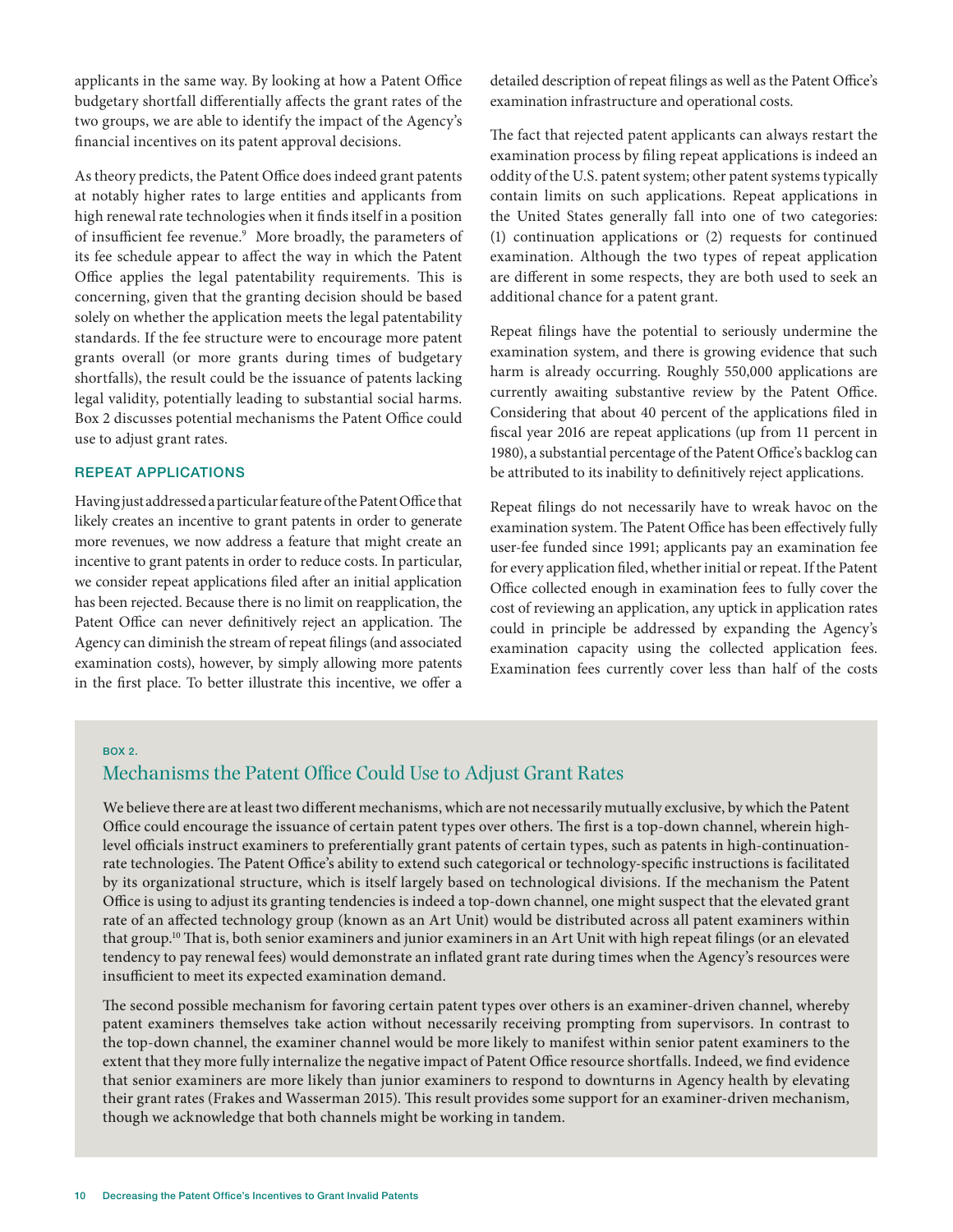#### FIGURE 1.

Differential Grant Rate Between High- and Low-Repeat Filing Technologies and Application Backlog, 1986–2010



incurred by the Agency when evaluating applications, however. As a result, the Agency lacks the funds necessary to address the backlog of repeat filings through additional hiring efforts.

A resource-constrained Patent Office could attempt to combat this backlog of applications by approving more initial patent applications. Even if this means allowing some invalid patents, the Patent Office would be able to turn off the spigot of repeat filings and slow the growth of its backlog of patent applications.

Not all patent grants are equally likely to forestall the filing of a continuation application. Because repeat filings vary dramatically by technology, a resource-constrained Patent Office might prefer to grant more patents in technologies with historically high repeat-filing rates.

To test this prediction, we used an approach similar to the one described previously in the context of fee-schedule incentives (Frakes and Wasserman 2015). Specifically, we compared the Agency's patent grant rate across different groups of applicants based on the tendency of their associated technologies to file repeat applications; importantly, we performed this acrosstechnology comparison for two groups—defined by their average tendency to file repeat applications—before and after periods of budgetary shortfall and increases in application backlog. Our findings suggested that when the Patent Office begins to face mounting backlogs, it appears to act on its incentive to grant patents at higher rates for technologies that are associated with

higher rates of repeat application.<sup>11</sup> In figure 1, we replicate a figure from Frakes and Wasserman (2015), demonstrating that the Patent Office indeed began to grant at differentially higher rates for high repeat-filing technologies during the mid-1990s, a moment in time when the Patent Office's application backlog began to increase considerably year-by-year. Again, this analysis is alarming because it suggests that factors other than the underlying quality of applications are affecting the Patent Office's decision to allow patents.

#### PATENT EXAMINER TIME ALLOCATIONS

Having investigated certain aspects of the Patent Office's fee and cost structures, we now turn our attention to a key aspect of its personnel policies. There is an abundance of anecdotal evidence that patent examiners are given insufficient time to adequately review patent applications. On average, a U.S. patent examiner spends only 19 hours reviewing an application, including reading the application, searching for prior art, comparing the prior art with the application, and (in the case of a rejection) writing a rejection, responding to the patent applicant's arguments, and often conducting an interview with the applicant's attorney (Frakes and Wasserman 2014). Because patent applications are legally presumed to comply with the statutory patentability requirements when filed, the burden of proving unpatentability rests with the Agency. That is, a patent examiner who does not explicitly set forth reasons why the application fails to meet the patentability standards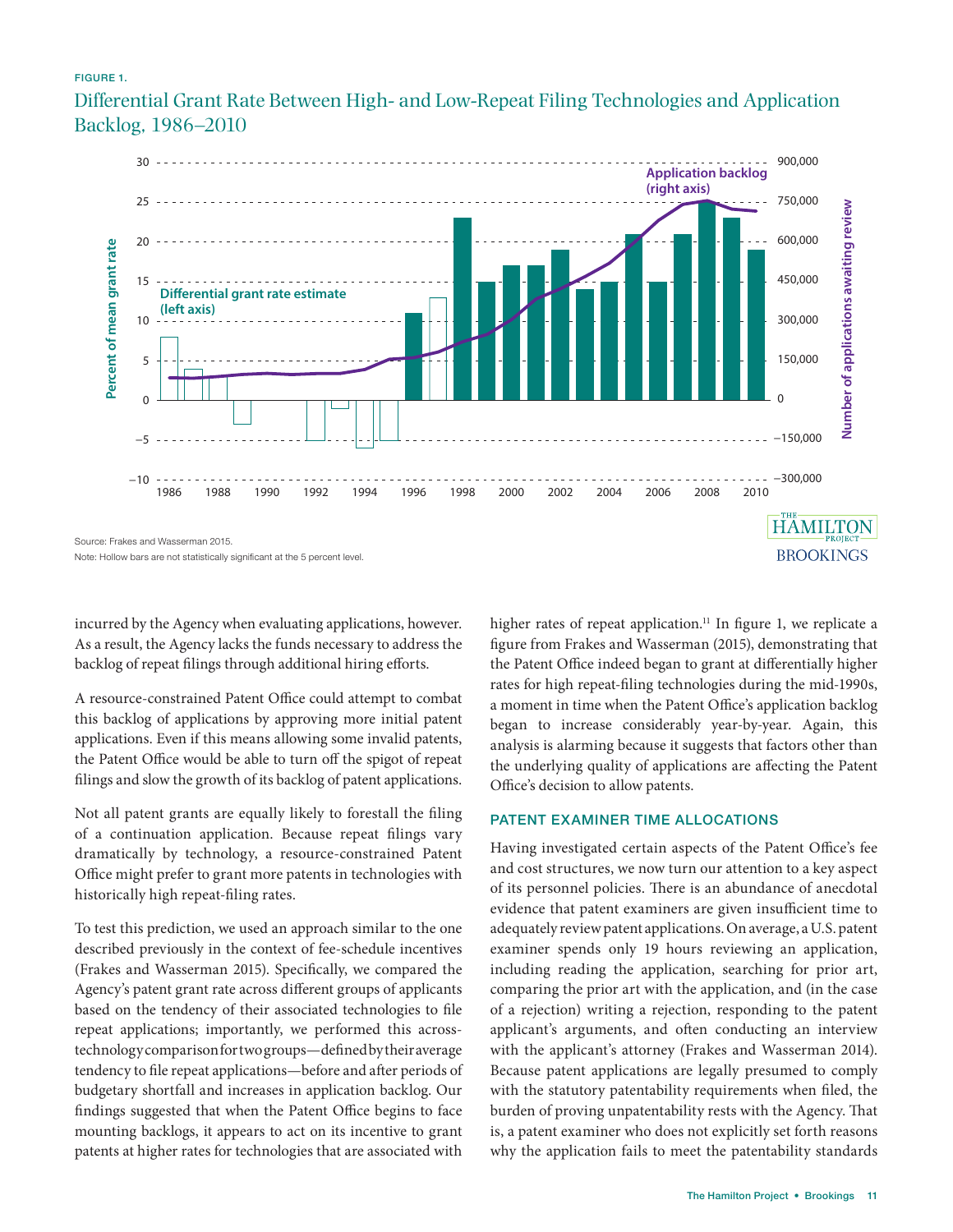must then grant the patent. To the extent that examiners are given insufficient examination time, one might expect them to conduct limited reviews of applications, leaving them in a weaker position to identify proper bases of rejections. Accordingly, the amount of time allocated to examiners might be a fundamental determinant of the number of invalid patents issued by the Patent Office.

The Patent Office sets time allocations according to two key factors: the technological field in which the examiner is working, and the examiner's position on the GS Pay Scale. A patent examiner in a more complex field is provided more hours to review an application than an examiner of the same pay grade who is working in a less complex field. The higher the pay grade of an examiner within a technology area, the fewer number of hours the Patent Office extends to that examiner to review an application.

To demonstrate the degree to which time allocations vary by pay grade and technology area, we present in table 1 the time allocation for a patent examiner working in one of the least complex fields, compound tools, and one of the most complex fields, artificial intelligence. A promotion to each subsequent pay grade roughly corresponds to a 10 to 15 percent decrease in the number of allocated examination hours. Examiners operating at GS-7 are given the greatest amount of time—19.7 hours and 45.1 hours—to review a patent in compound tools and artificial intelligence, respectively, whereas examiners operating at GS-14 are expected to review the same patents in approximately half that time (Frakes and Wasserman 2017).

Even if these allocations were to afford enough time to conduct thorough reviews, it is possible that this reform might not reduce the number of invalid patents issued by the Patent Office. However, our recent research suggests that this is not the case, and that these time constraints do cause examiners to issue a large number of invalid patents per year (Frakes and Wasserman 2017). To arrive at this conclusion, our study made use of two aspects of the Agency's examination procedures: first, examination times decrease upon certain types of examiner promotion; and second, patent applications are randomly assigned to patent examiners within the same Art Unit (Frakes and Wasserman 2017).<sup>12</sup> We followed individual examiners throughout the course of their careers, tracking the evolution of their behavior as they experienced promotions that diminished their time allocations, while accounting for possibly relevant variables such as degree of supervision.

The results of this research suggest that the less time given to an examiner to review an application, the less active she is in searching for prior art, the less likely she is to make timeintensive rejections, and the more likely she is to grant the patent. The magnitude of the results is quite striking: a patent examiner who has been promoted to GS-14 has a grant rate that is 13 to 29 percent higher than it was when she was at a GS-7. Because

#### TABLE 1.

## Examination Hours Allocated to Examiner, by GS-Level and Technological Field

| GS-level | Compound<br>tools | Artificial<br>intelligence |
|----------|-------------------|----------------------------|
| $GS-7$   | 19.7              | 45.1                       |
| $GS-9$   | 17.3              | 39.5                       |
| $GS-11$  | 15.3              | 35.1                       |
| $GS-12$  | 13.8              | 31.6                       |
| $GS-13$  | 12.0              | 27.5                       |
| $GS-14$  | 10.2              | 23.4                       |
|          |                   |                            |

Source: Frakes and Wasserman 2017.

patent applications are randomly assigned to examiners within an Art Unit, there is no reason to believe that examiners at higher GS levels are being assigned applications that are more patentworthy than those assigned to their colleagues at lower GS levels.

Moreover, while our results demonstrate clear increases in grant rates upon promotions to the next GS level, they also demonstrate a tendency toward reduced grant rates as examiners garner more experience within a given GS level.<sup>13</sup> Examiners appear to learn over time how to form more-effective bases of rejection, only to have this learning process interrupted by occasional promotions that diminish the amount of time they have to formulate such rejections. Our analysis implies that if all examiners were allocated as many hours as are extended to GS-7 examiners, the Patent Office's overall grant rate would fall by roughly 20 percent, amounting to roughly 40,000 fewer patents issued per year.

What is the nature of these 40,000 patents? Are they valid or invalid? To answer this question, we relied on the fact that many U.S. applicants likewise file for patent protection with the European Patent Office (EPO) and the Japan Patent Office (JPO), two offices that are known to invest substantially more resources per application than the U.S. Patent Office in the examination process, while having similar patentability standards (Picard and van Pottelsberghe de la Potterie 2011). Accordingly, we examined the sample of issued patents in which the U.S. applicant also sought protection at the EPO and the JPO. Outcomes at these foreign offices were used as a benchmark albeit an imperfect one—to assess what the outcome at the U.S. Patent Office would have been if the U.S. examiners were given more time and resources to assess an application. We found evidence that U.S. examiner promotions were associated with a reduced rate of success in securing patent protection at the EPO and the JPO. This implies that the additional patents being issued as a result of examiner time constraints are indeed of questionable legal validity.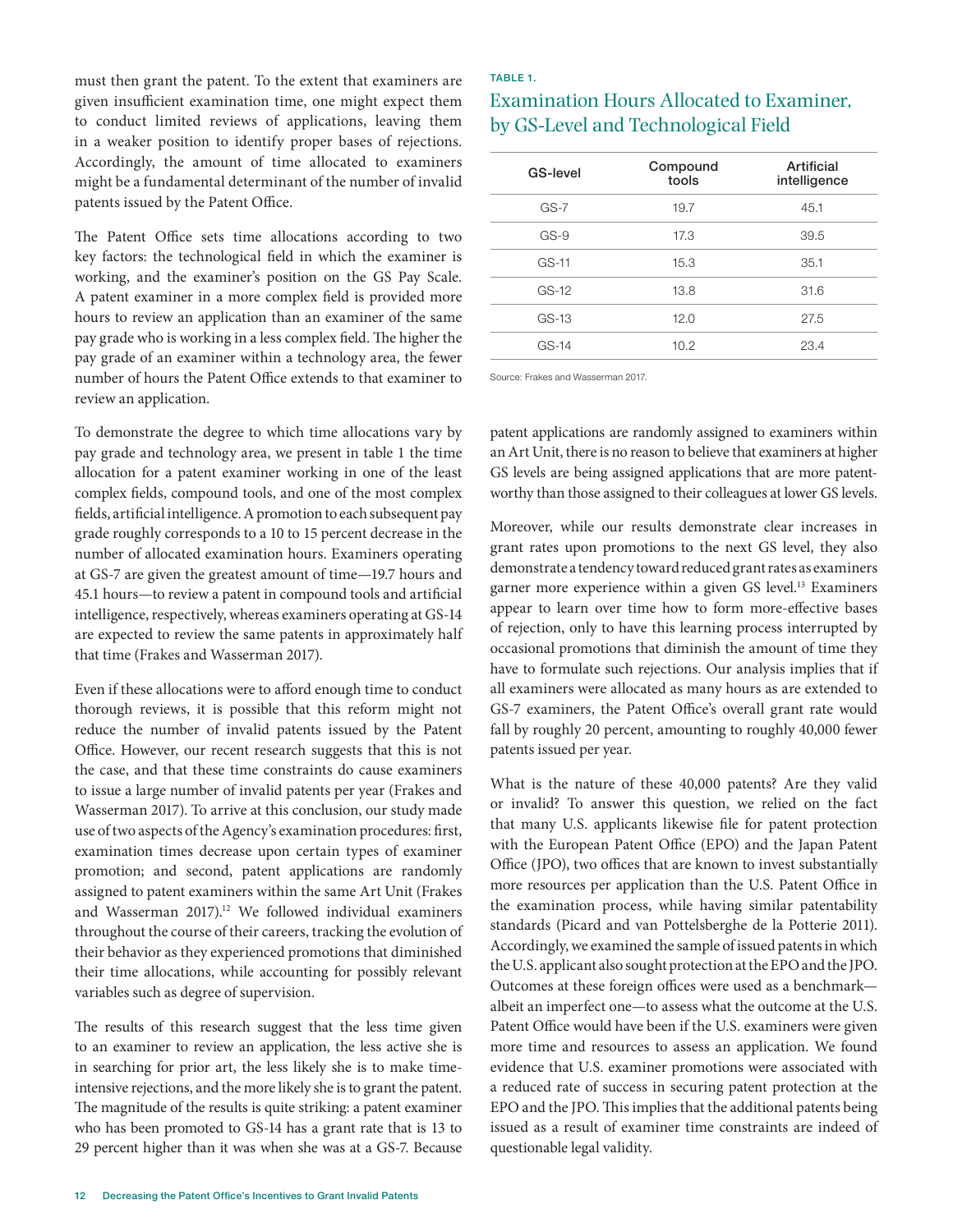In the previous section we described three structural features of the Patent Office that encourage it to grant more patents.<br>First, the back-ended structure of the Patent Office's fee schedule creates financial instability n the previous section we described three structural features of the Patent Office that encourage it to grant more patents. First, the back-ended structure of the Patent Office's fee incentive for a resource-constrained Patent Office to grant additional patents, even if those patents are invalid. Second, its inability to definitively reject a patent application creates an incentive for a Patent Office experiencing a budgetary shortfall to grant more patents in an effort to slow the growth of its application backlog. Third, the insufficiency of time allocations causes patent examiners to allow invalid patents. Given these challenges, we now propose specific reforms to mitigate the problem of invalid patents.

#### MAKE THE AGENCY LESS RELIANT UPON POST-GRANT FEES

Empirical evidence suggests that too-low examination fees and too-high post-allowance fees negatively impact the financial health of the Agency, leading it to grant additional patents of questionable quality during periods of financial difficulty (Frakes and Wasserman 2013). We therefore propose restructuring the Agency's fee schedule to minimize the risk that the Patent Office's fee collections will be insufficient to cover its operational costs in the first place. One difficulty in setting the optimal fee schedule for the Patent Office is that the schedule has implications for the incentives of patent applicants as well as the Agency. Our proposal attempts to balance these differing interests.

Increasing Patent Office examination fees to match examination costs is an important part of addressing the problem of invalid patents. If the examination fees were sufficient to meet the costs of reviewing applications, then the Patent Office financial health would improve and its financial incentive to grant patents would be extinguished. Not only would the Agency be able to address any unexpected uptick in applications by using the associated examination fees to expand its examination capacity, but it would also be able to accommodate unexpected dips in its grant rate (due to unexpected declines in application quality) or in its renewal fee income. Because the empirical evidence suggests the Patent Office acts on the financial incentive to grant additional patents only when its fee collections are insufficient to cover its

operational costs, addressing its financial instability would be particularly helpful in eliminating any granting bias.

Examination fees were originally set below examination costs in order to increase access to the Patent Office. Thus, one concern is that a substantial increase in examination fees could have a negative effect on the number of highquality patent applications filed. In evaluating this concern, it is important to note that the Patent Office has the lowest examination fees of any of the three major international patent offices.14 Furthermore, small increases in patent examination fees appear to have a negligible effect on the volume of patent filings (de Rassenfosse and van Pottelsberghe de la Potterie 2012). Because the actual fees paid to the Patent Office for the examination of a patent application are a fraction of the overall cost of securing a patent (which includes attorney fees), there is reason to believe that even a two-fold or three-fold increase in examination fees will not substantially impede access to the U.S. patent system. As a bonus, increasing examination fees will likely also result in raising the quality of patent applications filed with the Patent Office, as applicants become more judicious in selecting those inventions for which they choose to pursue patent rights.

Concerns regarding access to the patent system are arguably more important for patent applicants that qualify for smalland micro-entity status; empirical evidence suggests these entities are particularly innovative (Office of Advocacy 2010). Currently the Patent Act authorizes entities that qualify for small- and micro-entity status to pay reduced examination fees. Because we propose that the Patent Office align examination fees with patent application review costs, small and micro-entities would no longer receive a fixed examination fee discount. As we discuss later in the section, we propose to replace the current discounts with an alternative subsidy, funded by renewal fees.<sup>15</sup>

We also propose to abolish the Agency's issuance fees. These fees have been used to subsidize the examination costs of unsuccessful patent applicants, but this will no longer be necessary after the Patent Office increases its examination fees to cover its operational costs. Moreover, because the America Invents Act does not permit the Patent Office's aggregate fee income to exceed its operational costs, an increase in the level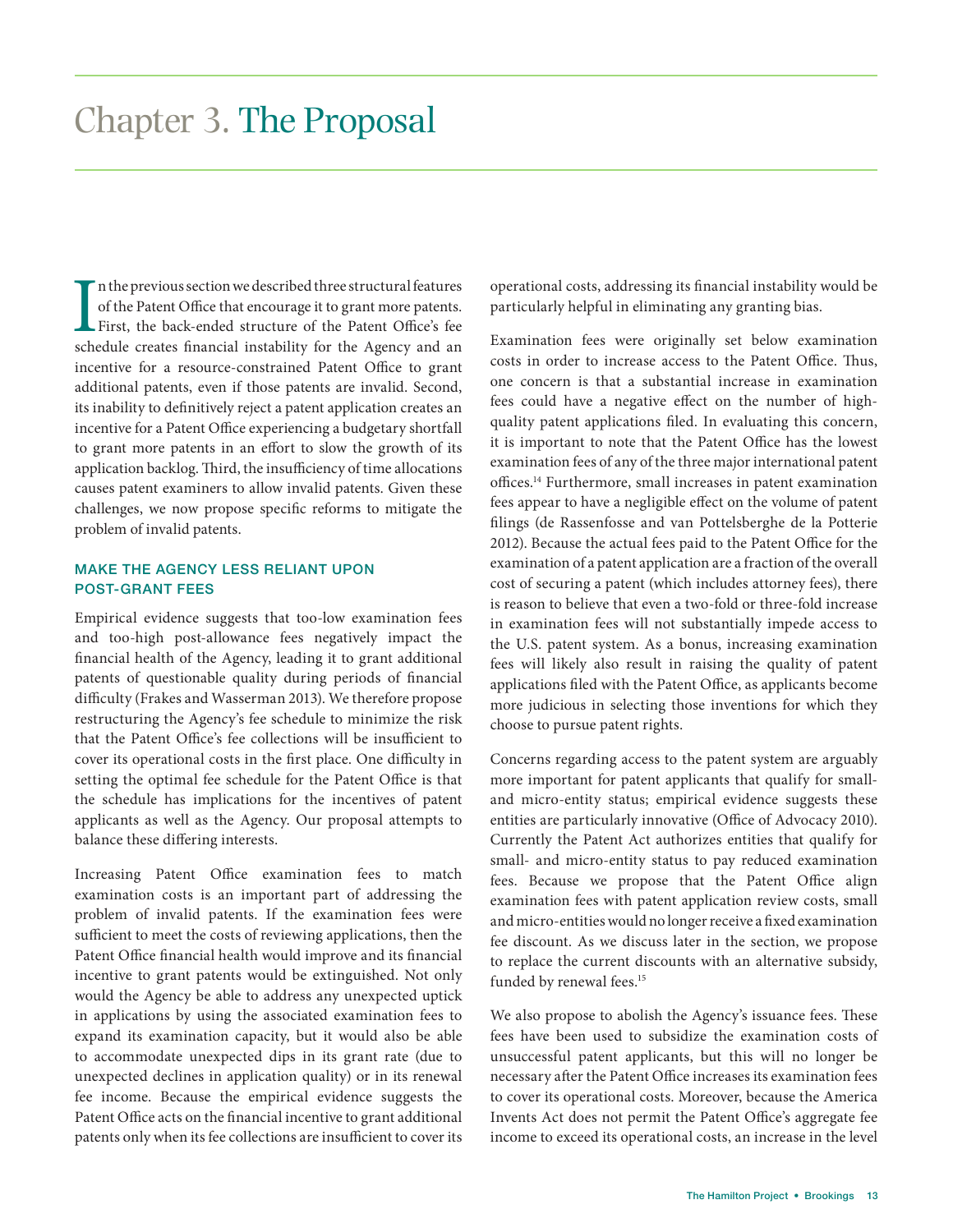of examination fees would necessitate a decrease in the level of post-allowance fees. This requirement would be partially satisfied by eliminating issuance fees.

Importantly, we do not advocate eliminating or diminishing renewal fees. Unlike issuance fees, renewal fees perform a valuable social function. Renewal fees effectively shorten the lifetime of a patent: when a patent holder opts not to pay a renewal fee, the invention becomes part of the public domain. This can prove socially beneficial in various ways, for example by freeing up other innovators who might now use this patented invention in their own work. An outright elimination of renewal fees could substantially increase the costs of patents to society by maintaining unnecessary obstacles to innovation.

Instead of eliminating renewal fees, we recommend that Congress decouple the renewal fee income from the revenue stream that the Patent Office can immediately access for funding. While this decoupling goal could be achieved in various ways, we propose the most straightforward approach: Congress would abolish the requirement that the Agency's aggregate fee income not exceed its operational costs. Renewal fees would then be allocated to a separate fund, similar to the Patent and Trademark Fee Reserve Fund, and earmarked for Patent Office use only. This fund would then be used to provide rebates to small and micro-entities. As a replacement for the guaranteed fee discount for any given small- or micro-entity application, the Agency's excess renewal fee income would be used to subsidize the small- and micro-entity examination fee.

#### LIMIT REPEAT APPLICATIONS

Empirical evidence suggests that the inability of the Patent Office to conclusively reject a patent application biases it toward allowing patents during times in which it is experiencing growing backlogs due to insufficient resources (Frakes and Wasserman 2015). To further reduce the Agency's incentive to grant patents under these conditions, we propose that it limit repeat filings.

If our previous proposal of increasing examination fees—both initial and repeat—is adopted, it will also serve to extinguish the Agency's incentive to grant patents stemming from its inability to finally reject a patent application. Because the Patent Office appears to act on the incentive only when it is resource constrained, its distortionary granting tendencies could be substantially diminished by increasing its overall financial health, mainly by setting examination fees at a level commensurate with examination costs.

If patent applicants were prohibited from repeatedly refiling, the burden on the Patent Office's existing examination infrastructure would be substantially reduced. More importantly, a limit placed on the number of repeat filings would diminish the inclinations of the Agency to be overly permissive in granting patents. Several scholars have suggested that repeat filings should be limited. Most prominently, Mark Lemley and Kimberly Moore have argued that repeat filings should be restricted, given that the benefits conferred by repeat filings are outweighed by the negative effects they have on the patent system (Lemley and Moore 2004). Lemley and Moore specifically argued that patent applicants abuse continuation practice by, among other things, modifying claim language to cover technology that arose after the patent application was filed or obtaining multiple patents covering the same invention. They also contend that continuation practice might wear down patent examiners, inducing the grant of a patent that the examiner would otherwise refuse to allow.

Commentators also generally agree that not all patent applicants abuse repeat applications. Some applicants file repeatedly in a good-faith belief that they are entitled to a patent that the patent examiner has refused to grant. Allowing repeat filings affords these applicants multiple opportunities to persuade the examiner to grant the patent. Additionally, repeat filings are frequently used in the pharmaceutical and biotechnology industries to further refine the scope of patent applications as more information about the product becomes available. Because these industries tend to file patent applications early—that is, before the invention in question has entered required clinical trials—further refinement of the patent application's scope is often desirable.

It is not clear, however, that giving patent applicants multiple bites at the apple benefits society, although it might benefit the patent applicant. Moreover, rejected patent applicants who reach a limit of repeat filings would still have an avenue to fight the examiner's patentability determination. Patent applicants can always appeal the decision of the examiner to the Patent Trial and Appeal Board, and from there to the U.S. Court of Appeals for the Federal Circuit or the U.S. District Court for the Eastern District of Virginia. This appeal process, not repeat filings, is how the patent system was intended to settle patentability disputes between the Agency and patent applicants.

Balancing the legitimate reasons for filing repeat applications with both the harms associated with repeat filings and with the availability of alternative means of redress, we propose that applicants be limited to only one use of a repeat-filing mechanism for each application.

The Patent Office, largely out of concern for its growing patent backlog, did attempt to limit repeat filings in 2007 (U.S. Department of Commerce 2007, 46716). After a protracted court battle, in which its authority to promulgate such regulations was questioned, the Patent Office ultimately rescinded the regulations.16 We encourage the Patent Office to again implement regulations limiting repeat filings, especially given the Supreme Court's recent rejection of the U.S. Court of Appeals for the Federal Circuit's narrow interpretation of the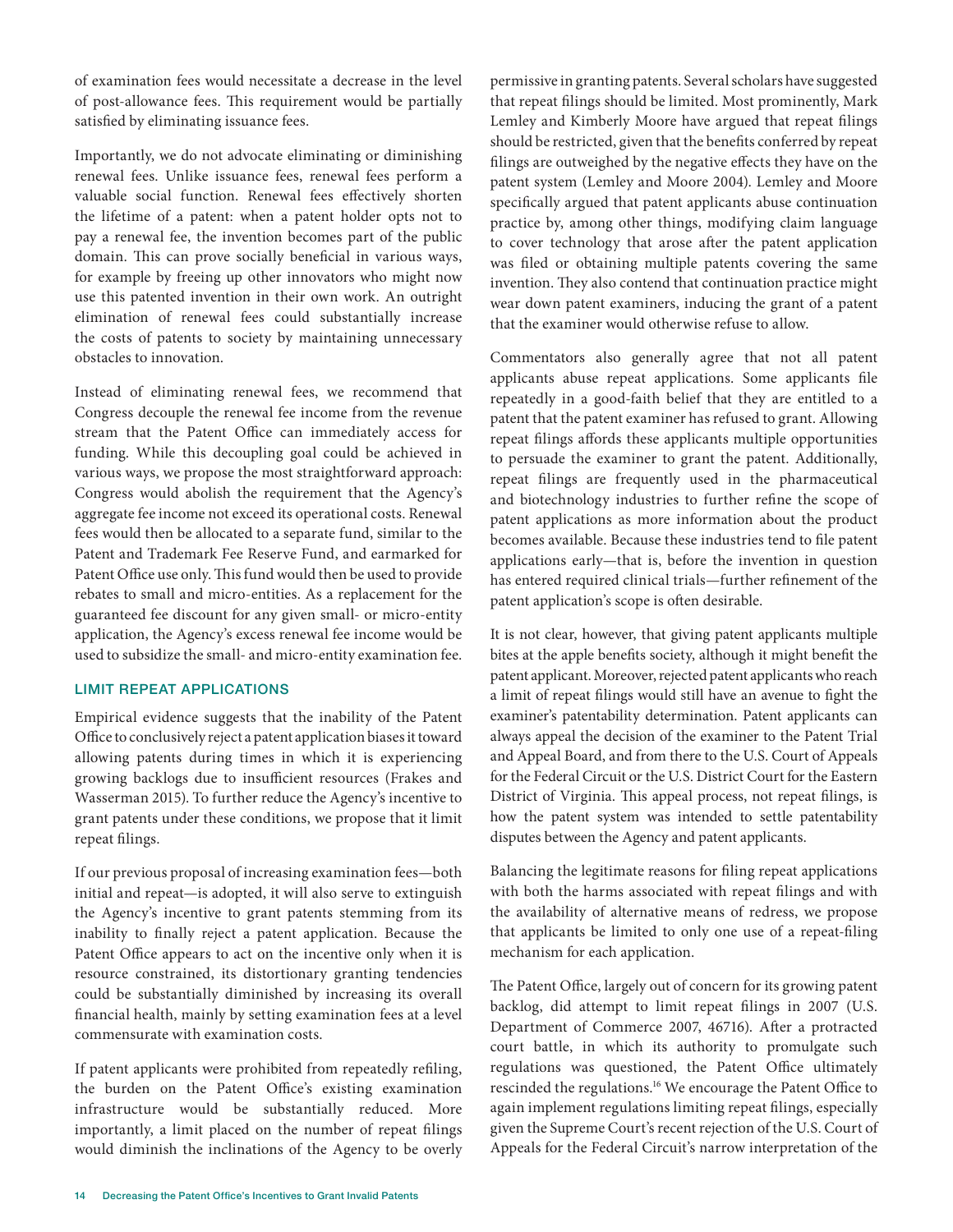Agency's legal authority to promulgate rules.<sup>17</sup> If a court holds that the Patent Office has no such authority to limit repeat filings, then Congress should consider explicitly delegating such authority to the Agency.

#### INCREASE PATENT EXAMINER TIME ALLOCATIONS

As examiners are given less time to review applications upon certain types of promotions, they tend to cite less prior art, are less likely to make time-consuming rejections, and are more likely to grant patents. Moreover, our results suggest that these marginally issued patents are of questionable validity (Frakes and Wasserman 2017). As a result, we propose that the Patent Office increase time allocations to all patent examiners.

We are aware that setting time allocations for review of patent applications involves a trade-off between patent quality and examination capacity. If we sought to maximize patent quality only, the hour allotments would be set much higher to ensure that examiner error is minimized. The Patent Office must also provide timely review of applications with a limited budget, however.

At present, the Patent Office appears to be prioritizing examination capacity at the expense of patent quality concerns by not allowing for sufficient examination time. Although patent examiners' performance appraisals include a patent quality component, the Agency does not have the resources to take a second look at more than a few patent applications

per examiner per year. In contrast, every patent application is an input to a patent examiner's productivity score, which is an important determinant of her performance review. More generally, institutions are likely to favor metrics that are highly visible and easily measured, such as the Agency's backlog of patent applications, relative to metrics that are less visible and more difficult to measure, such as patent quality (Holmstrom and Milgrom 1991).

Although decreasing hour allotments upon promotion is sensible—after all, seasoned and proven examiners are likely to complete a review of an application in less time than an examiner who has yet to demonstrate this competency—we nonetheless propose that the Patent Office adjust the rate at which it decreases time allocations upon examiner promotion. Our estimates of significantly higher grant rates upon reaching higher GS levels suggest that the current scaling of the time allotments upon promotion is too aggressive and provides insufficient time to more-senior examiners. We propose that the Patent Office adjust the scaling factors so that an examiner's grant rate does not increase so dramatically upon experiencing time-diminishing promotions. To the extent that these adjustments will create a more homogenous pattern of grant rates across examiners, such a change would increase the equity of the patent examination system, because similar applicants would be more likely to have similar patent office outcomes, regardless of the particular examiner chosen to process an application.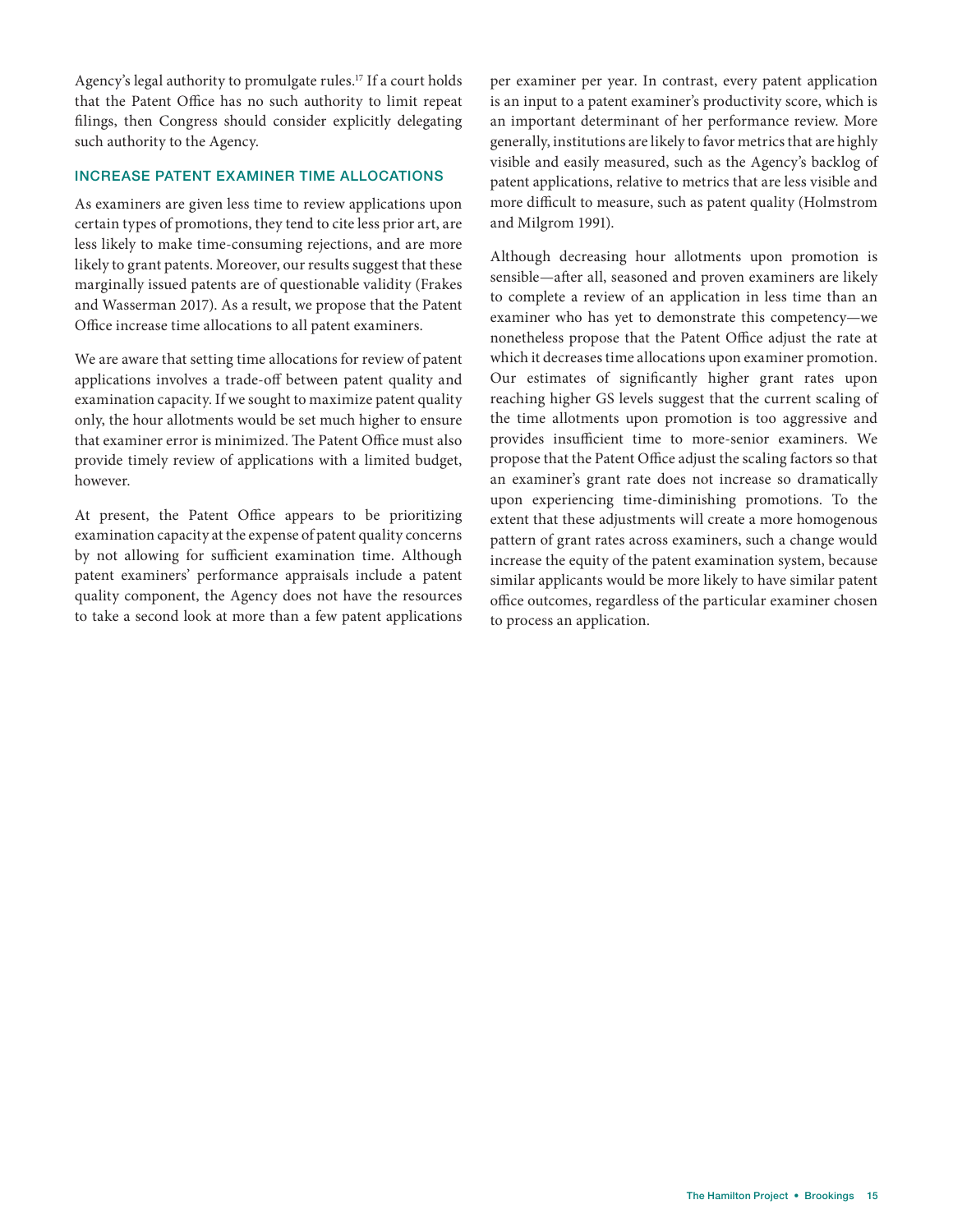## Chapter 4. Questions and Concerns

### *1. Given that only a small fraction of patents are litigated, would it be preferable to rely on those rare instances of litigation to make detailed validity determinations, rather than increase the resources of the Patent Office to provide a more thorough review of every patent application?*

Both the Patent Office and the courts are tasked with the job of applying the patentability standards and assessing the validity of potential or actual patents. Lemley (2001) has argued that because so few patents are litigated or licensed, increasing Patent Office funding to facilitate more-rigorous up-front screening of all patent applications is ill-founded. Instead, he posits that it is more cost effective to rely on litigation to make detailed validity determinations of those few patents that are economically important. However, this view depends on a number of assumptions, including that a doubling of Patent Office time allocations would reduce patent litigation by only 10 percent (Lemley 2001).

One of our recent empirical studies included an estimate of the reduced litigation that would be associated with increasing examiners' time allocations (Frakes and Wasserman 2017). With the benefit of this estimate, we demonstrated that the savings in future litigation costs associated with giving examiners additional time per application more than outweighs the added payroll expenses (Frakes and Wasserman 2017). Moreover, because we ignore many of the social benefits associated with preventing the issuance of invalid patents for instance, preventing patent trolls from opportunistically extracting licensing fees from innovators—our analysis likely underestimates the savings associated with the Patent Office issuing fewer invalid patents.

### *2. Why replace the guaranteed small- and micro-entity discounts with a subsidy paid from renewal fee revenue?*

The difference between a guaranteed fee discount to small and micro-entities and a subsidy paid to those groups out of the proposed renewal fee funds comes down to risk. Under the current approach, regardless of the number of smalland micro-entity applications, those applicants will receive the same discount. Under our proposed approach, it is possible that if small- and micro-entity applicant pools grow disproportionately quickly, there could be a small reduction in the discount extended per application.

While our proposal offers the advantage of alleviating funding risks for the Agency and eliminating any granting bias arising from its fee structure, it also arguably creates a disadvantage in placing greater fee-level risks of this nature on the smalland micro-entity applicant pool. If this disadvantage proves too important, Congress could consider alternative means unrelated to the Agency's user fees—to subsidize access to the patent system by small and micro-entities (e.g., subsidies paid out of general revenues).<sup>18</sup> Finally, if Congress prefers to maintain the current examination fee schedule for small and micro-entities, we encourage aligning examination fees with costs for large entities, at a minimum. Given that the vast majority of patent applications are filed by large entities, aligning fees with costs for these entities would be a positive step toward providing the Patent Office with a sustainable funding model and eliminating the incentives of the Agency to grant invalid patents.<sup>19</sup>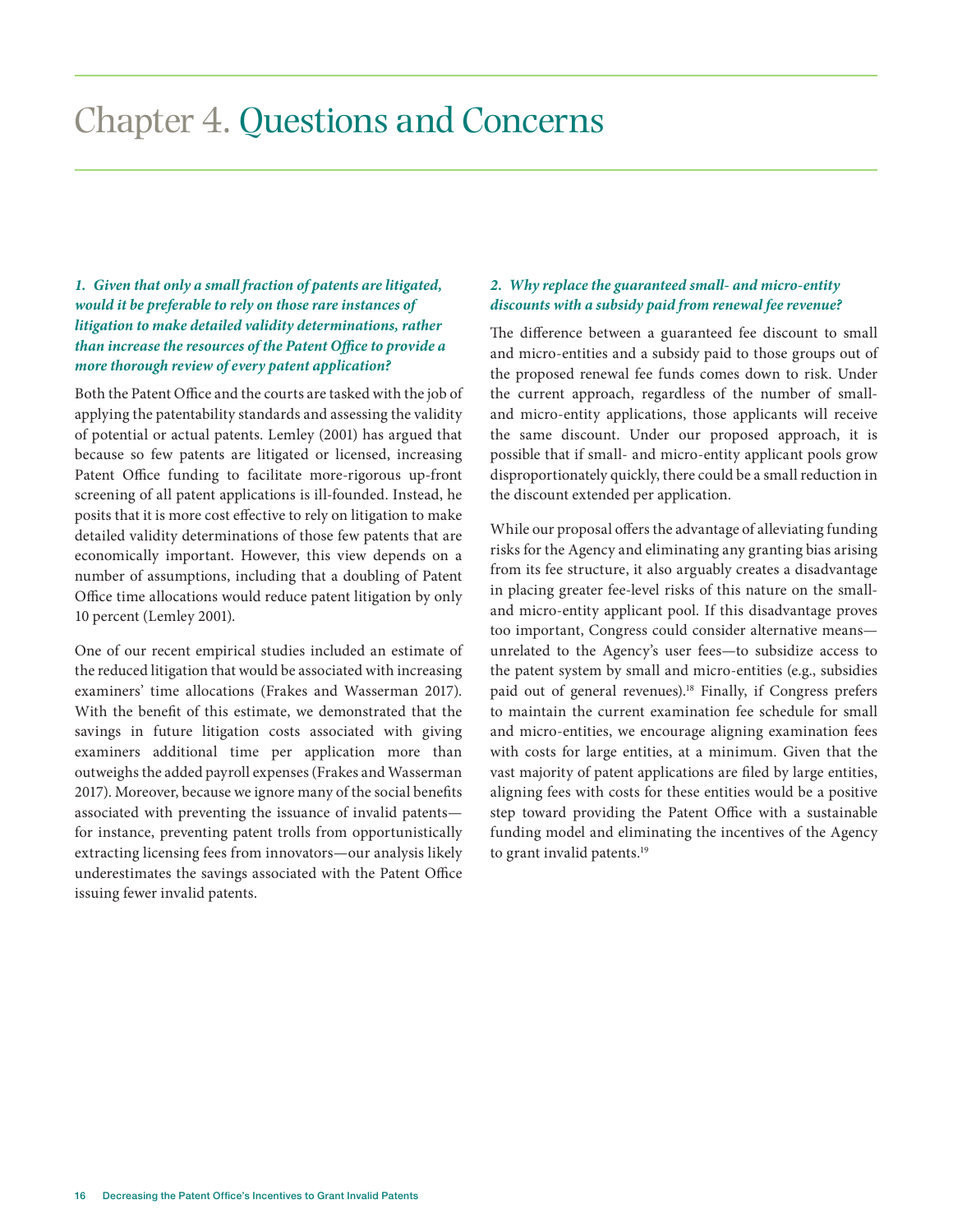## Chapter 5. Conclusion

Valuating patent applications is difficult. The Patent Office is asked to make more than 500,000 patentability decisions each year on a budget that is often insufficient to cover its operational expenses. Thus, it might no Office is asked to make more than 500,000 patentability decisions each year on a budget that is often insufficient to cover its operational expenses. Thus, it might not be surprising that the Patent Office issues too many invalid patents, unnecessarily draining consumer welfare and stunting innovation. Nonetheless, there are steps that the Patent Office and Congress can take to improve the patent process. In order to take such steps, however, it is critical to first understand the source of the existing problems.

In the past few years scholars of the U.S. patent system have investigated particular features of the Patent Office that might drive the Agency toward allowing patents. Drawing heavily on these empirical analyses, we propose three reforms to the U.S. patent examination process that aim to increase the quality of issued patents.

First, we propose restructuring the Agency's fee schedule to increase its financial health and eliminate the financial incentive to grant patents. Second, we recommend that the Patent Office place limits on repeat applications. Third, we propose increasing patent examiner time allocations, with especially large increases for those examiners who currently have the most restrictive time allocations. These proposals would reduce the number of invalid patents, thereby promoting innovation.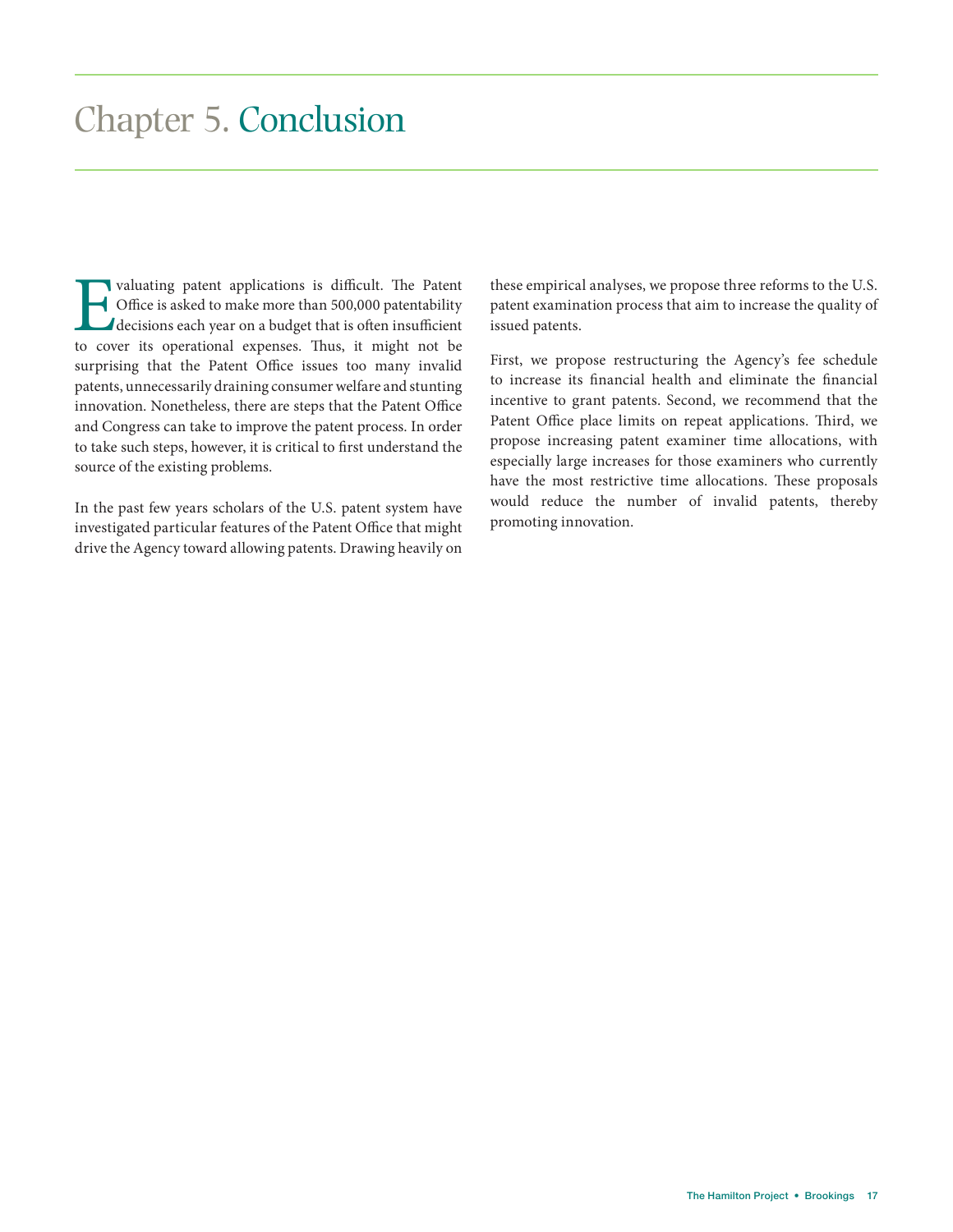## Authors

### **Michael D. Frakes**

*Duke University School of Law and National Bureau of Economic Research*

Michael Frakes joined the Duke Law faculty in June 2016 from Northwestern University's Pritzker School of Law, where he was an associate professor. He also holds a secondary faculty appointment in the Duke Economics Department. He is generally interested in empirical research in the areas of health law and innovation policy. His research in health is largely focused on understanding how certain legal and financial incentives affect the decisions of physicians and other health care providers. His research in innovation policy centers on the relationship between the financing of the U.S. Patent and Trademark Office and key aspects of its decision making. Michael also serves as a Research Associate at the National Bureau of Economic Research. While at Northwestern, Frakes also served as a faculty fellow at the Institute for Policy Research. He was previously an assistant professor of Law at Cornell Law School from 2011–2014.

Frakes' scholarship has appeared in, or is forthcoming in, various economics and law & economics journals including the *American Economic Review*, the *Review of Economics and Statistics*, the *Journal of Public Economics,* the *Journal of Health Economics*, the *Journal of Empirical Legal Studies*, and the *American Law and Economics Review*, along with various law reviews including the *Stanford Law Review*, the *University of Chicago Law Review*, the *Duke Law Journal*, and the *Vanderbilt Law Review*.

Frakes received his BS in economics from the Massachusetts Institute of Technology in 2001, his J.D., *cum laude*, from Harvard Law School in 2005, and a Ph.D. in economics from MIT in 2009. He was an associate at Skadden, Arps, Slate, Meagher & Flom in Wilmington, Del., from 2005 to 2007. From 2009 to 2011, he was an academic fellow at the Petrie-Flom Center for Health Law Policy, Biotechnology, and Bioethics at Harvard Law School.

#### **Melissa F. Wasserman**

*University of Texas School of Law*

Melissa Wasserman joined the University of Texas law faculty in 2016. Her research focuses on the institutional design of innovation policy, with a particular emphasis on patent law and administrative law. Her articles have been published or are forthcoming in both student-edited law reviews and peer review journals including Stanford Law Review, Vanderbilt Law Review, Texas Law Review, Duke Law Journal, Review of Economics and Statistics, and Journal of Empirical Legal Studies. Prior to joining the Texas faculty, she served as Professor at the University of Illinois College of Law. Her work has been selected for presentation in the 2015 Yale/Stanford/Harvard Junior Faculty Forum and in 2012 she was awarded the University of Illinois College of Law's Carroll P. Hurd Award for Excellence in Faculty Scholarship, which is given to the most outstanding piece of faculty scholarship published in the previous year.

Professor Wasserman received her B.S. in chemical engineering with high honors from Pennsylvania State University. She received her Ph.D. in chemical engineering from Princeton for her work on the thermodynamics of network-forming liquids at low temperatures. As a graduate student, Professor Wasserman was both a National Science Foundation Graduate Research Fellow and American Association of University Women Selected Professions Fellow. She received her J.D. magna cum laude from New York University School of Law, where she served as an articles editor of New York University Law Review. Following law school, Professor Wasserman clerked for Judge Kimberly A. Moore of the U.S. Court of Appeals for the Federal Circuit and then was an academic fellow and lecturer at the Petrie Flom Center for Health Law, Policy, Biotechnology, and Bioethics.

## Acknowledgments

This paper benefited greatly from helpful feedback from the staff at the Hamilton Project, including but not limited to Diane Whitmore Schanzenbach and Ryan Nunn. We are also grateful to participants in the Hamilton Project authors' conference for their insightful comments and advice.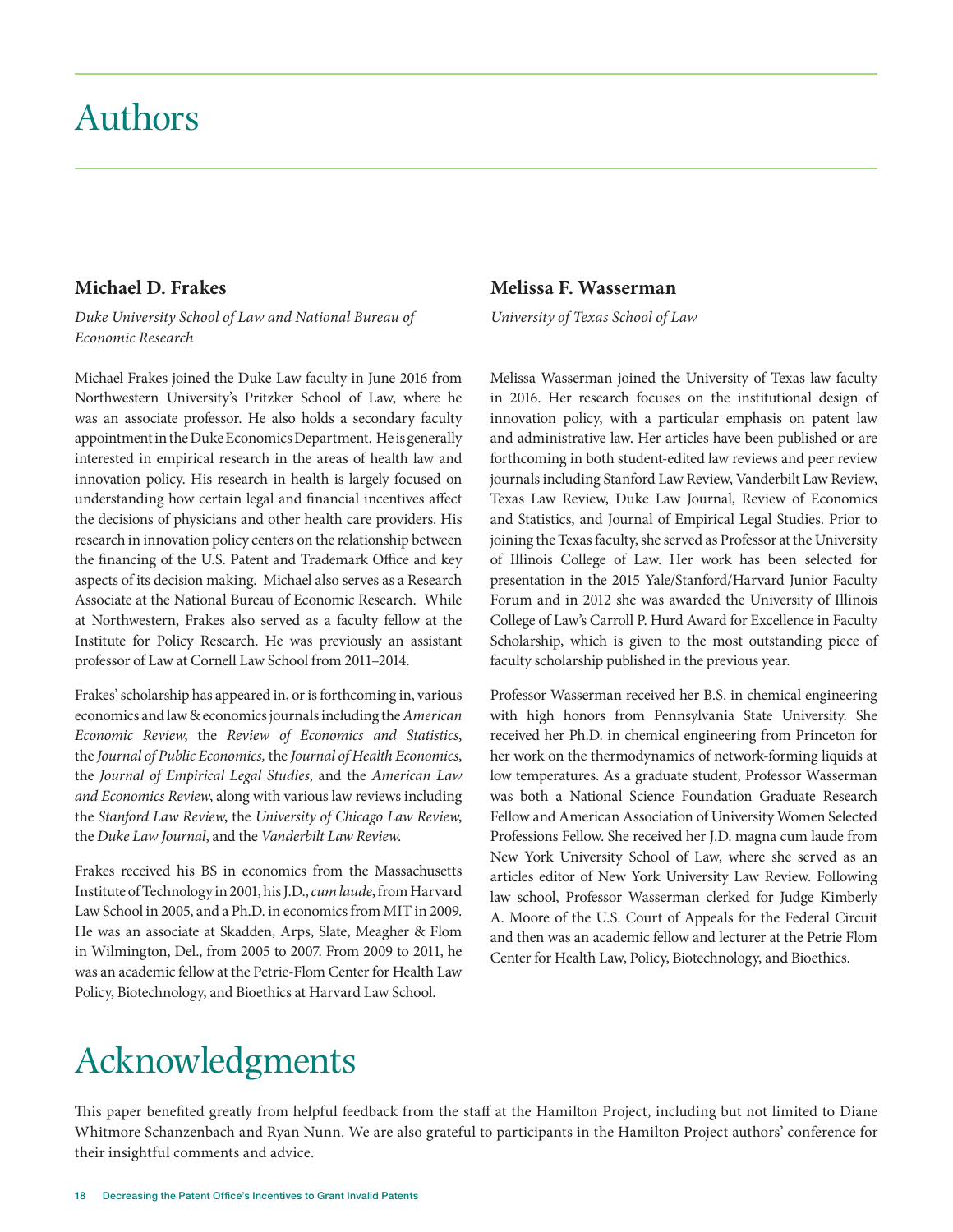## Endnotes

- 1. An invalid patent is one issued on an existing technology or on an obvious technological advancement.
- 2. See KSR Int'l Co. v. Teleflex Inc., 550 U.S. 398 (2007).
- 3. Leahy-Smith America Invents Act of 2011, Pub. L. No. 112-29, 125 Stat. 284.
- 4. Leahy-Smith America Invents Act, Pub. L. No. 112-29, § 10, 125 Stat. 316- 20 (to be codified at 35 U.S.C. § 41).
- 5. Id. at § 22.
- 6. 37 C.F.R. §§ 1.16(1)(1), 1.16(k), and 1.16(o). Entities defined by the Patent Office as small include individuals, nonprofit corporations, or corporations that qualify as small businesses under the Small Business Act. 37 C.F.R.  $\frac{1.27(a)(1)-(3)}{1.2(a)(1)-(3)}$ . To qualify as a micro-entity, the filer must be a small entity and not have filed more than four previous patent applications, have a gross income in the previous year of less than three times the medium household income, and not have assigned rights in the application to a non-micro-entity. Alternatively, an applicant qualifying as a small entity can establish micro-entity status by certifying that her employer, from which she obtains the majority of her income, is an institution of higher education; or that she has assigned or conveyed her patent rights to an institution of higher education. 35 U.S.C. §§ 123(a) and (d).
- 7. 37 C.F.R. §§ 1.18(a), 1.20(e–g).
- 8. Micro-entity status did not exist during the period of our study.
- 9. Technologies with historically high renewal rates include information and communication technologies, health-related technologies (such as semiconductor devices and genetics), and technologies associated with frequent large entities filings include information and communication technologies, such as computer peripherals and information storage.
- 10. An Art Unit is a group of 8 to 15 patent examiners who review applications in the same technological field.
- 11. These technologies include information and communication technologies (e.g., software, business methods, and information storage) and healthrelated technologies (e.g., surgical and medical instruments and genetics).
- 12. Although it appears that in some Art Units a small subset of examiners might specialize in a subfield and hence be assigned all applications in those subfields, our interviews of Supervisory Primary Examiners and other officials at the Patent Office confirm that applications are never assigned based on patent worthiness—and in fact it would be almost impossible to do so.
- 13. The efforts taken by Frakes and Wasserman (2017) to separate general examiner-experience effects from promotion-induced time-allocation effects are critical. In Box 2, we discuss one reason why examiner grant rates may change with experience at the Patent Office—that is, the longer an examiner stays with the agency the more she might internalize the budgetary woes of the agency. Broadly speaking, Frakes and Wasserman (2017) endeavors to disentangle the effects of time-allocation reductions from other factors that may generally be correlated with an examiner's ascension in the GS scales.
- 14. To examine a patent application with 20 claims the EPO would charge about \$5,000 and the JPO would charge about \$2,000. In comparison, the U.S. Patent Office would charge \$1,600.
- 15. Although aligning the examination fees with costs for large entities falls within the Patent Office's grant of fee-setting authority, Congress would need to abolish the statutorily mandated examination fee discount for small and micro-entities before examination fees for these entities could be aligned with costs.
- 16. Press Release, PTO, USPTO Rescinds Controversial Patent Regulations Package Proposed by Previous Administration, PTO Press Release #09- 21 (Oct. 8, 2009), https://web.archive.org/web/20091012011042/http:// www.uspto.gov/news/09\_21.jsp (accessed via the Internet Archive index).
- 17. Cuozzo Speed Techs., LLC v. Lee, 136 S. Ct. 2131, 2142-2143 (2016). Although Cuozzo interpreted a different grant of rulemaking authority than the one at issue in promulgating rules on repeat filings, the Supreme Court's rejection of the Federal Circuit's narrow interpretation of the Agency's legal authority suggests that the appellate court needs to revisit why the statutory language "conduct of proceedings in the office" in 35 U.S.C.  $\frac{1}{2}(b)(2)(A)$ —the relevant grant of rulemaking for repeat filing regulations—necessarily excludes rules that have some substantive effect.
- 18. Direct congressional funding of subsidies to small and micro-entities may also obviate difficult design choices regarding the timing of our proposed subsidies. Ideally, subsidies would be paid to small and micro-entities at the time of application, given the possibility of applicant liquidity constraints. At that time, the Patent Office would adjust the level of the subsidy in light of the current (and projected) status of the proposed renewal fee fund and in light of prevailing (and projected) small and micro-entity application levels.
- 19. Instead of removing issuance fees altogether, Congress and the Agency might consider simply treating issuance fees in the same manner we propose treating renewal fees—that is, retaining them but decoupling their revenues from the Agency funding process. After all, the issuance fee may be seen as the first renewal fee; it is often paid subsequent to the applicant being notified of the allowance of their patent.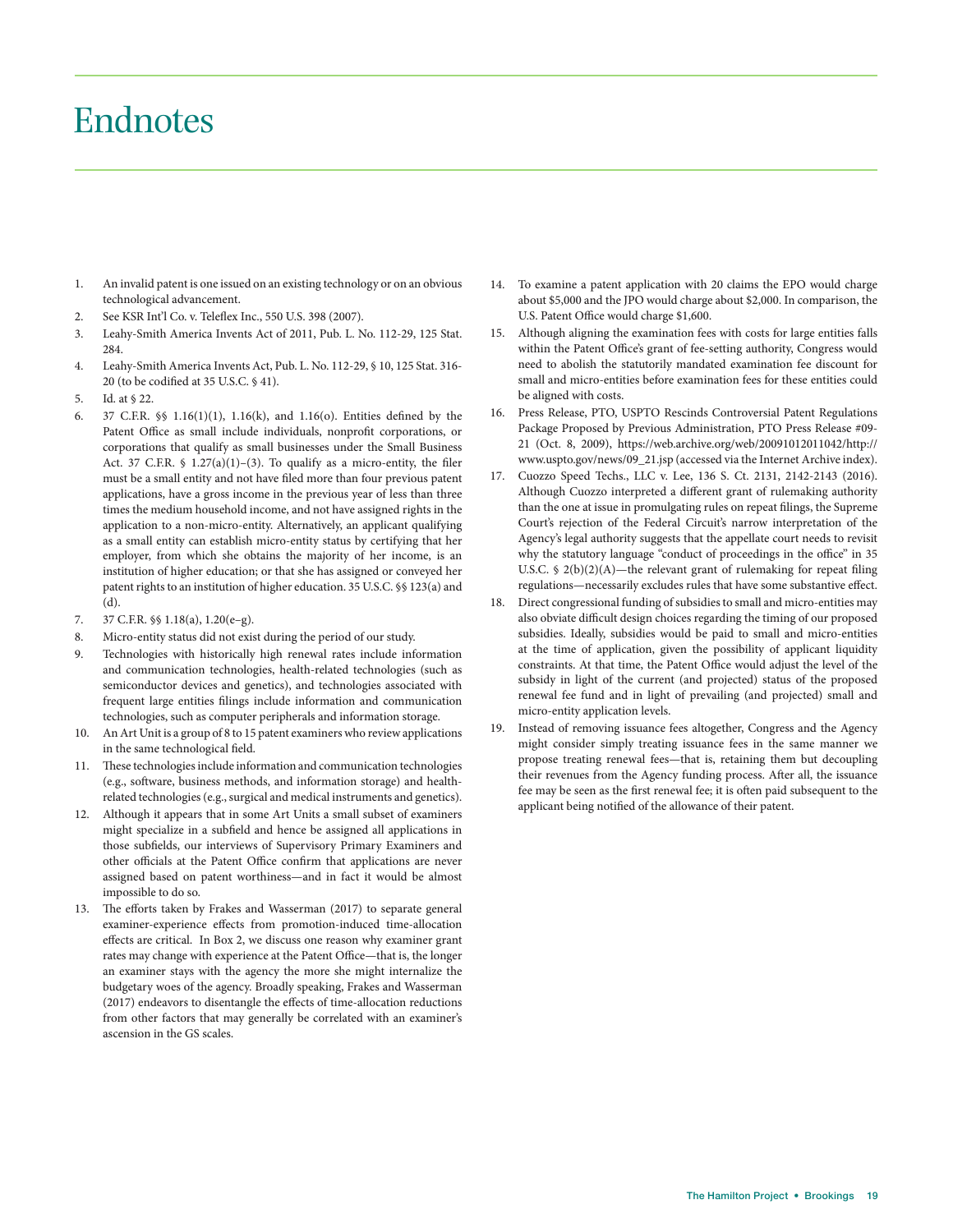## References

- Cockburn, Iain, and Megan J. MacGarvie. 2009. "Patents, Thickets and the Financing of Early-Stage Firms: Evidence from the Software Industry." *Journal of Economics and Management Strategy* 18 (3) 729–73.
- Cohen, Lauren, Umit G. Gurun, and Scott Duke Kominers. 2014. "Patent Trolls: Evidence from Targeted Firms." Revised April 2016. Working Paper no. 20322, National Bureau of Economic Research, Cambridge, MA.
- de Rassenfosse, Gaetan, and Bruno van Pottelsberghe de la Potterie. 2012. "On the Price Elasticity of Demand for Patents." *Oxford Bulletin of Economics and Statistics* 74 (1) 58–77.
- Federal Trade Commission (FTC). 2003. "To Promote Innovation: The Proper Balance of Competition and Patent Law and Policy." Federal Trade Commission, Washington, DC.
- Frakes, Michael D., and Melissa F. Wasserman. 2013. "Does Agency Funding Affect Decisionmaking?: An Empirical Assessment of the PTO's Granting Patterns." *Vanderbilt Law Review* 66 (1): 65–149.
- -. 2014. "The Failed Promise of User Fees: Empirical Evidence from the U.S. Patent and Trademark Office." *Journal of Empirical Legal Studies* 11 (4): 602–36.
- ———. 2015. "Does the U.S. Patent & Trademark Office Grant Too Many Bad Patents?: Evidence from a Quasi-Experiment." *Stanford Law Review* 67 (3): 613–76.
- -- 2017. "Is the Time Allocated to Review Patent Applications Inducing Examiners to Grant Invalid Patents?: Evidence from Micro-Level Application Data." *Review of Economics and Statistics* 99 (3): 550–63.
- Galasso, Alberto, and Mark Schankerman. 2015. "Patents and Cumulative Innovation: Causal Evidence from the Courts." *Quarterly Journal of Economics* 130 (1): 317–69.
- Holmstrom, Bengt, and Paul Milgrom. 1991. "Multitask Principal-Agent Analyses: Incentive Contracts, Asset Ownership, and Job Design." *Journal of Law, Economics and Organization* 7: 24–52.
- Leahy-Smith America Invents Act of 2011, Pub. L. No. 112-29, 125 Stat. 284.
- Lemley, Mark. 2001. "Rational Ignorance at the Patent Office." *Northwestern Law Review* 95 (4) 1495–1532.
- Lemley, Mark A., and Kimberly A. Moore. 2004. "Ending Abuse of Patent Continuations." *Boston University Law Review* 84 (1): 63–124.
- Leslie, Christopher. 2006. "The Anticompetitive Effects of Unenforced Invalid Patents." *Minnesota Law Review* 91 (1): 101–83.
- Moser, Petra. 2005. "How Do Patent Laws Influence Innovation? Evidence from Nineteenth-Century World's Fairs." *American Economic Review* 95 (4): 1214–36.
- National Research Council. 2004. "A Patent System for the 21st Century." National Research Council, Washington, DC.
- . 2006. "Reaping the Benefits of Genomic and Proteomic Research: Intellectual Property Rights, Innovation and Public Health." National Research Council, Washington, DC.
- Picard, Pierre M., and Bruno van Pottelsberghe de la Potterie. 2011. "Patent Office Governance and Patent System Quality." Discussion Paper no. DP8338. Center for Economic Policy Research, Washington, DC.
- Office of Advocacy, 2010. "The Small Business Economy: A Report to the President." U.S. Small Business Administration, Washington, DC.
- U.S. Department of Commerce. 2007, August 21. "37 CFR Part 1: Changes to Practice for Continued Examination Filings, Patent Applications Containing Patentably Indistinct Claims, and Examination of Claims in Patent Applications; Final Rule." *Federal Register* 72, no. 161.
- U.S. Patent and Trademark Office (Patent Office or the Agency). 2009, October 8. "USPTO Rescinds Controversial Patent Regulations Package Proposed by Previous Administration." Press Release #09-21. U.S. Patent and Trademark Office, Washington, DC. https://web. archive.org/web/20091012011042/http://www.uspto.gov/ news/09\_21.jsp.
- ———. 2016. "Performance and Accountability Report." U.S. Patent and Trademark Office, Washington, DC.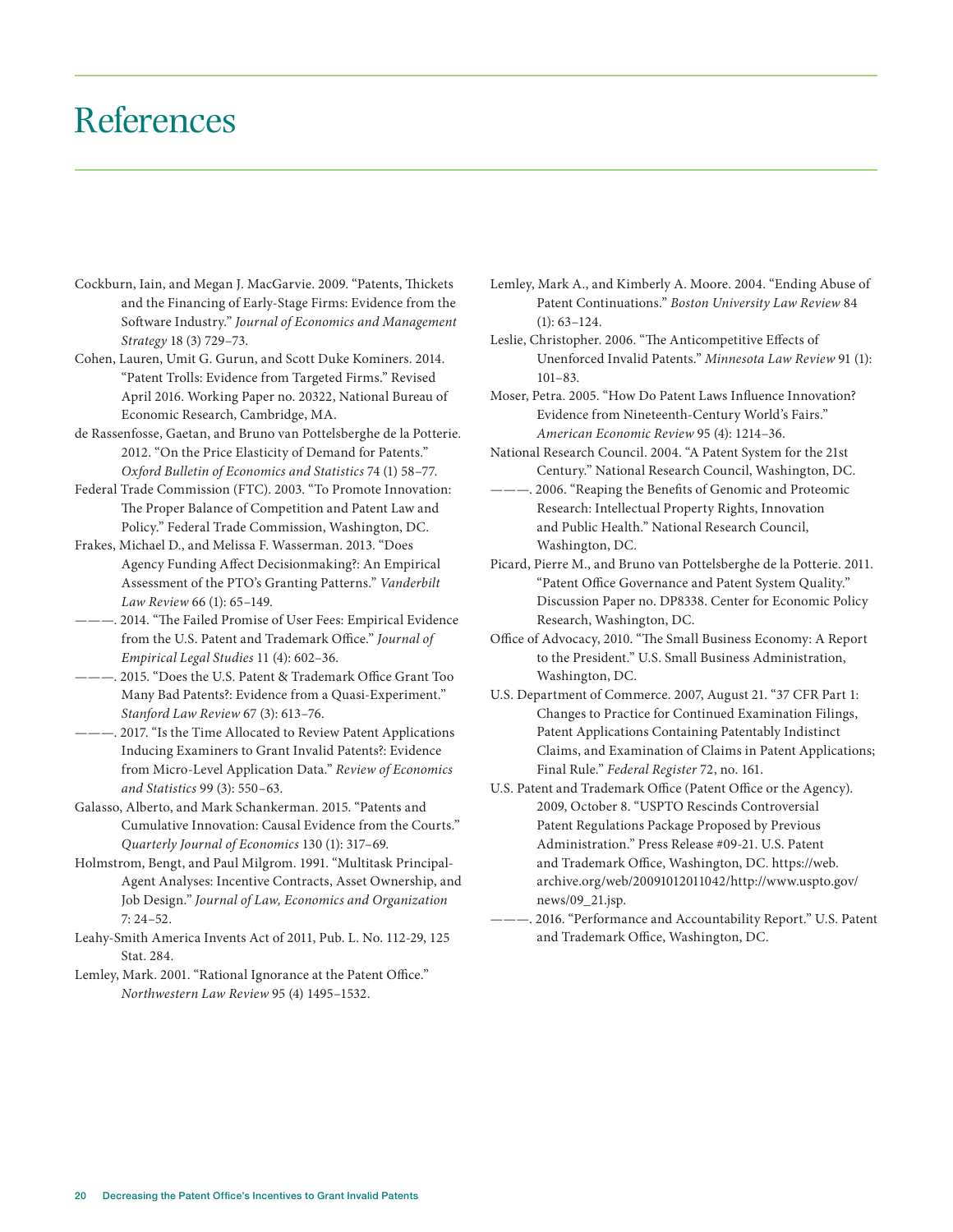

### ADVISORY COUNCIL

GEORGE A. AKERLOF University Professor Georgetown University

ROGER C. ALTMAN Founder & Senior Chairman Evercore

KAREN ANDERSON Senior Director of Policy and Communications Becker Friedman Institute for Research in Economics The University of Chicago

ALAN S. BLINDER Gordon S. Rentschler Memorial Professor of Economics & Public Affairs **Princeton University** Nonresident Senior Fellow The Brookings Institution

ROBERT CUMBY Professor of Economics Georgetown University

STEVEN A. DENNING Chairman General Atlantic

JOHN DEUTCH Institute Professor Massachusetts Institute of Technology

CHRISTOPHER EDLEY, JR. Co-President and Co-Founder The Opportunity Institute

BLAIR W. EFFRON Co-Founder Centerview Partners LLC

DOUGLAS W. ELMENDORF Dean & Don K. Price Professor of Public Policy Harvard Kennedy School

JUDY FEDER Professor & Former Dean McCourt School of Public Policy Georgetown University

ROLAND FRYER Henry Lee Professor of Economics Harvard University

JASON FURMAN Professor of the Practice of Economic Policy Harvard Kennedy School

MARK T. GALLOGLY Cofounder & Managing Principal Centerbridge Partners

TED GAYER Vice President & Director Economic Studies The Brookings Institution

TIMOTHY F. GEITHNER President Warburg Pincus

#### RICHARD GEPHARDT

President & Chief Executive Officer Gephardt Group Government Affairs

ROBERT GREENSTEIN Founder & President Center on Budget and Policy Priorities

MICHAEL GREENSTONE The Milton Friedman Professor of Economics and the College Director of the Becker Friedman Institute Director of the Energy Policy Institute at Chicago University of Chicago

GLENN H. HUTCHINS Co-founder North Island Co-founder Silver Lake

JAMES A. JOHNSON **Chairman** Johnson Capital Partners

LAWRENCE F. KATZ Elisabeth Allison Professor of Economics Harvard University

MELISSA S. KEARNEY Professor of Economics University of Maryland Nonresident Senior Fellow The Brookings Institution

LILI LYNTON Founding Partner Boulud Restaurant Group

HOWARD S. MARKS Co-Chairman Oaktree Capital Management, L.P.

MARK MCKINNON Former Advisor to George W. Bush Co-Founder, No Labels

ERIC MINDICH Chief Executive Officer & Founder Eton Park Capital Management

SUZANNE NORA JOHNSON Former Vice Chairman Goldman Sachs Group, Inc.

PETER ORSZAG Vice Chairman of Investment Banking Managing Director and Global Co-head of Health Lazard Nonresident Senior Fellow The Brookings Institution

RICHARD PERRY Managing Partner & Chief Executive Officer Perry Capital

PENNY PRITZKER Chairman PSP Capital Partners MEEGHAN PRUNTY Managing Director Blue Meridian Partners Edna McConnell Clark Foundation

ROBERT D. REISCHAUER Distinguished Institute Fellow & President Emeritus Urban Institute

ALICE M. RIVLIN Senior Fellow, Economic Studies Center for Health Policy The Brookings Institution

DAVID M. RUBENSTEIN Co-Founder & Co-Chief Executive Officer The Carlyle Group

ROBERT E. RUBIN Former U.S. Treasury Secretary Co-Chair Emeritus Council on Foreign Relations

LESLIE B. SAMUELS Senior Counsel Cleary Gottlieb Steen & Hamilton LLP

SHERYL SANDBERG Chief Operating Officer Facebook

DIANE WHITMORE SCHANZENBACH Margaret Walker Alexander Professor<br>Director **Director** The Institute for Policy Research Northwestern University Nonresident Senior Fellow The Brookings Institution

RALPH L. SCHLOSSTEIN President & Chief Executive Officer **Evercore** 

ERIC SCHMIDT Executive Chairman Alphabet Inc.

ERIC SCHWARTZ Chairman and CEO 76 West Holdings

THOMAS F. STEYER Business Leader and Philanthropist

LAWRENCE H. SUMMERS Charles W. Eliot University Professor Harvard University

LAURA D'ANDREA TYSON Professor of Business Administration and Economics **Director** Institute for Business & Social Impact Berkeley-Haas School of Business

JAY SHAMBAUGH **Director**